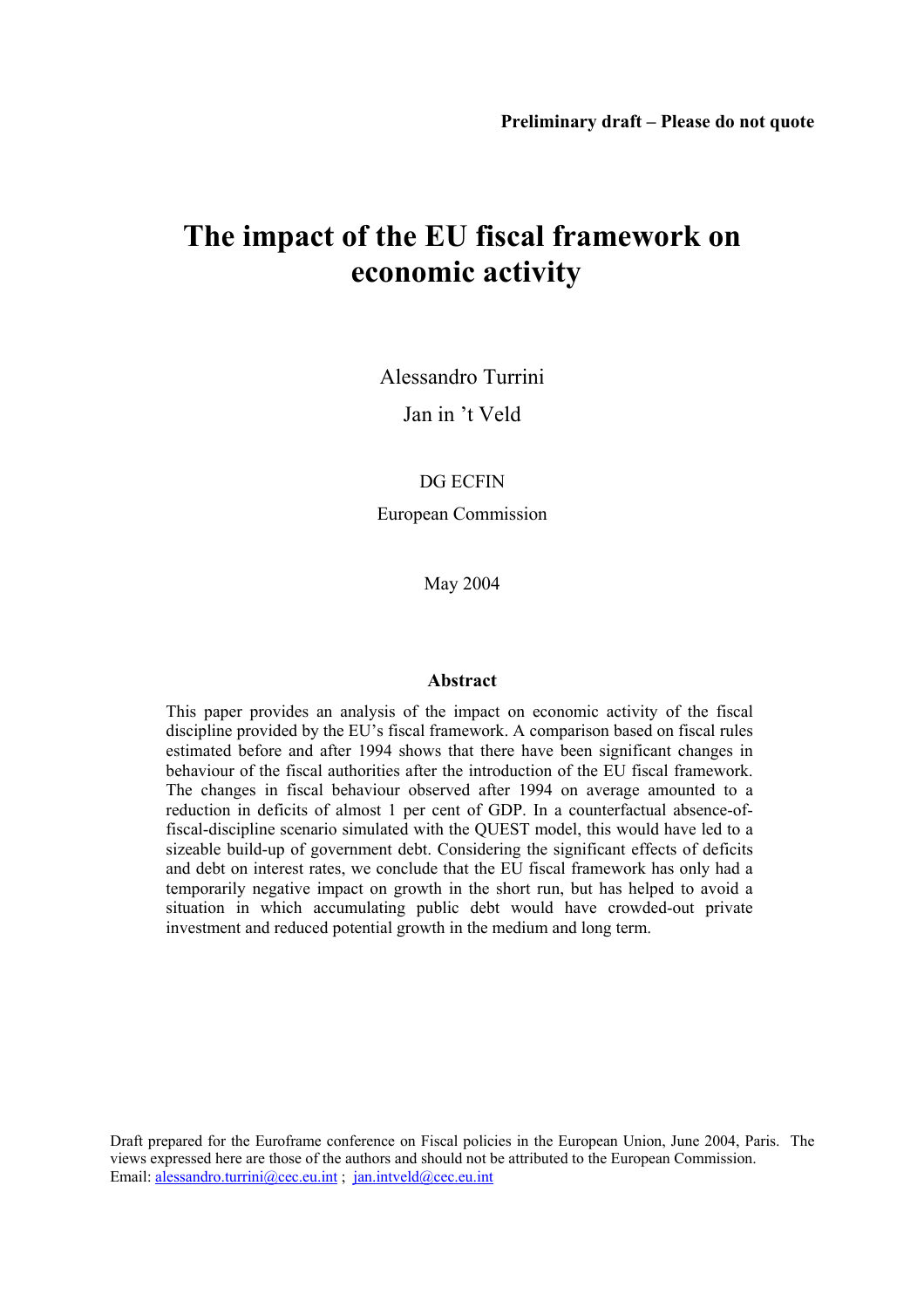#### **1. Introduction**

It is a common view that the EU fiscal framework, provided by the Maastricht Treaty and the Stability and Growth Pact, has strongly influenced budgetary policies in EU countries, not only in the run-up to EMU, but also after the introduction of the single currency. However, there is no general agreement on the quantitative impact that the presence of the EU fiscal framework exerted on budget balances in EU countries<sup>1</sup>, nor is there widespread agreement on the implications it has had for growth. There is evidence that in the past decades budget deficits in EU countries may have crowded-out private investment via debt accumulation and increased interest rates. The question is whether the fiscal consolidations that emanated from the EU rules-based framework for fiscal discipline, resulted into a contraction in output via traditional Keynesian channels, or whether it contributed to growth by limiting the crowding out effect associated with high and persistent deficits.<sup>2</sup> This paper provides an analysis of the impact the fiscal framework has had on economic activity.

There are two major difficulties with such an analysis. First, there is the necessity of assessing what would have been the level of budget balances in EU countries in the absence of the EU rules for fiscal discipline. In particular, it is necessary to distinguish to what extent the reduction in budget deficits that occurred in the second half of the 1990s in many EU countries was the effect of the requirements of fiscal discipline in the Maastricht Treaty and the SGP or to what extent it was instead a response to high debt levels and would have occurred in any case. Second, a general equilibrium analytical setting is required to analyse the impact of such counterfactual budget balances on aggregate demand components, debt and interest rates. Taking into account the above analytical requirements, the strategy followed to perform the analysis is as follows. In a first step 'fiscal rules' are estimated (similar as in, e.g., Gali and Perotti (2003) ) describing the reaction of fiscal authorities (in terms of chosen levels of budget balances) to major macroeconomic variables, such as the cyclical position and the level of debt. Such fiscal rules are estimated for two different sub-periods: before and after the start of phase II of EMU. It is shown that the reaction of EU fiscal authorities in the two subperiods changes quite significantly, with a greater weight put on the debt stabilisation motive

<sup>&</sup>lt;sup>1</sup> See e.g. Gali and Perotti (2003), Von Hagen et al. (2001), Ballabriga and Martinez-Mongay (2003).

<sup>&</sup>lt;sup>2</sup> Recent literature has considered so-called "Non-Keynesian" effects of fiscal consolidations, leading to increases in consumption and investment (see, e.g., Giavazzi and Pagano (1990), Alesina *et al.* (2002)). For a discussion of Non-Keynesian effects in EU countries, see e.g. Giudice et al (2003).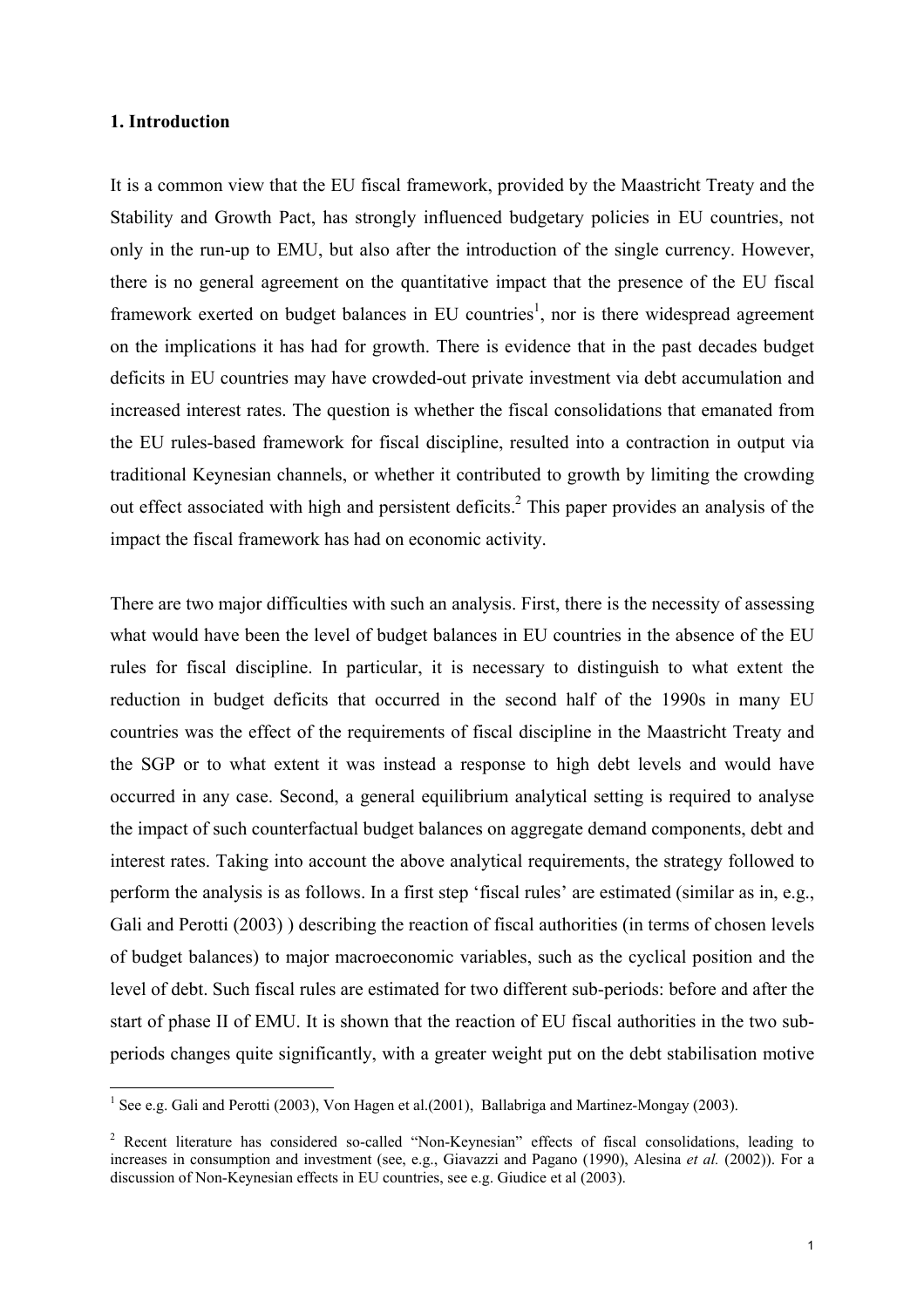after the start of phase II of EMU. The estimated change in the parameters for the fiscal rules (summarising the behaviour of fiscal authorities) is interpreted as resulting from the introduction of the EU fiscal framework. Counterfactual budget balances in absence of the Treaty and SGP provisions are then obtained from predictions using the fiscal rules for the period before EMU phase II. In the second step of the analysis, these counterfactual levels of budget balances are used in simulations with the European Commission's QUEST model to analyse what would have been the performance of the economies in terms of aggregate output in absence of the EU fiscal framework. In order to work on a sample of countries which is sufficiently homogenous from the viewpoint of the working of the major macroeconomic relations (among which those relating to monetary policies and exchange rates) only euro area countries are considered for the analysis.

What would have been the impact on economic activity of an absence of the fiscal discipline provided by the EU's fiscal framework? According to our analysis, the changes in fiscal behaviour observed after 1994 on average amounted to a reduction in deficits of almost 1 per cent of GDP. In a counterfactual scenario of an absence-of-fiscal-discipline simulated with the QUEST model, this would have led to a sizeable build-up of government debt. In the most optimistic case, a scenario ignoring an additional risk premium effect of higher government debt on interest rates, the short run gains of an absence of fiscal discipline would not have exceeded half a percent of GDP and would have faded away quickly. When risk premia effects of higher public debt on interest rates are included, the gains from an absence of fiscal discipline over the last decade would have been even smaller in the short run, and would have become negative in the medium term.

The paper is structured as follows. The next section discusses our estimates of fiscal policy rules before and after 1994 and the changes we attribute to the Maastricht Treaty and SGP. These form the input into our counterfactual model scenario with the QUEST model, described in section 3. Section 4 discusses empirical evidence of effects of deficits and debt on interest rates and risk premia and describes simulations which take such effects into account. Section 5 concludes.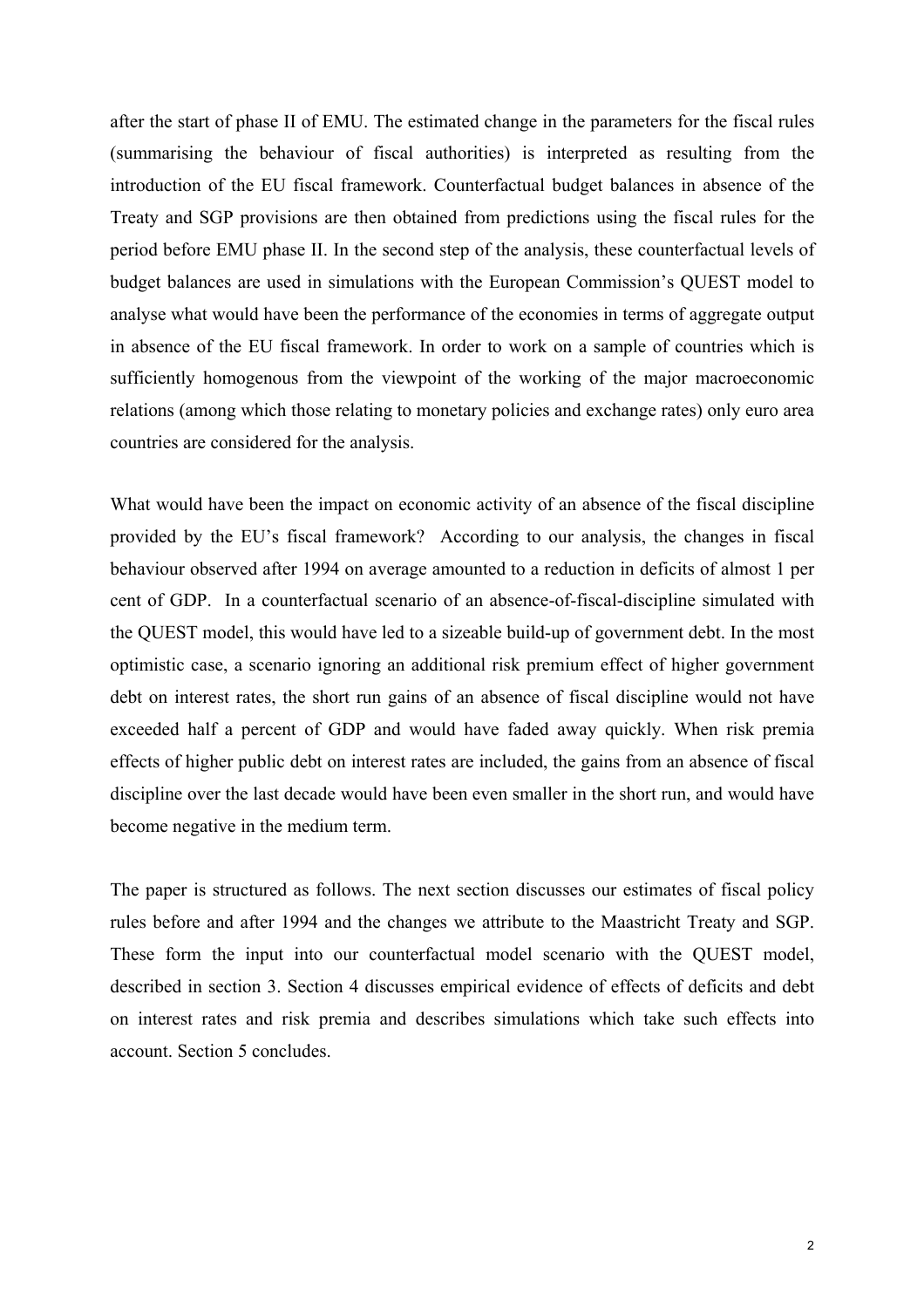## **2. DETERMINING COUNTER-FACTUAL BUDGET BALANCES IN ABSENCE OF THE EU FISCAL FRAMEWORK**

The first necessary step in our analysis of the economic impact is the estimation of counterfactual budget balances in the absence of the EU fiscal framework. This amounts to answering the following question: which values for budget balances would have been recorded in the absence of the EU rules-based framework but allowing for the 'normal' budgetary response of budget balances to output gaps and debt levels? In order to answer this question, fiscal rules are estimated for each of the euro area countries before and after 1994. This also allows us to assess to what extent the behaviour of the fiscal authorities has been changed by the EU fiscal framework.

It has become common practice in the applied analysis of budgetary policies to estimate fiscal rules that summarise the behaviour of fiscal authorities on the basis of a limited set of macroeconomic determinants that explain developments in budget balances (see e.g. Von Hagen et al, 2001, Gali and Perotti 2003). Most of the fiscal rules estimated in existing work can be derived as the outcome of a problem in which fiscal authorities choose budget balances in such a way as to minimise a loss function which is a function of the output gap and the deviation of the actual debt level from a target level. The underlying notion is that fiscal authorities are motivated by an objective of output stabilisation (so that budget balances should respond positively to expected output gaps) and by a debt stabilisation motive (so that a positive response of budget balances to the existing stock of debt is expected). The budget measures employed in the empirical estimation of fiscal rules is generally net of interest payments, given that this budget item is not directly under the control of fiscal authorities. In some analyses, like in Gali and Perotti (2003), the dependent variable employed in estimating fiscal rules is the cyclically adjusted primary balance. Using such a measure of countries' fiscal position presupposes that fiscal authorities decide about the level of the budget anticipating the impact of the cycle on the cyclical components of revenues and expenditures and permits to analyse the macroeconomic determinants of 'discretionary' fiscal policy. Concerning the explanatory variables that have been included in existing empirical work on fiscal rules, the output gap is generally used as a measure for the cycle, while the lagged debtto-GDP ratio is normally used to capture the debt stabilisation motive of fiscal authorities. The lagged dependent variable (e.g., the primary budget balance) is quite often included in the empirical specification to allow for a role of inertia in budgetary policy.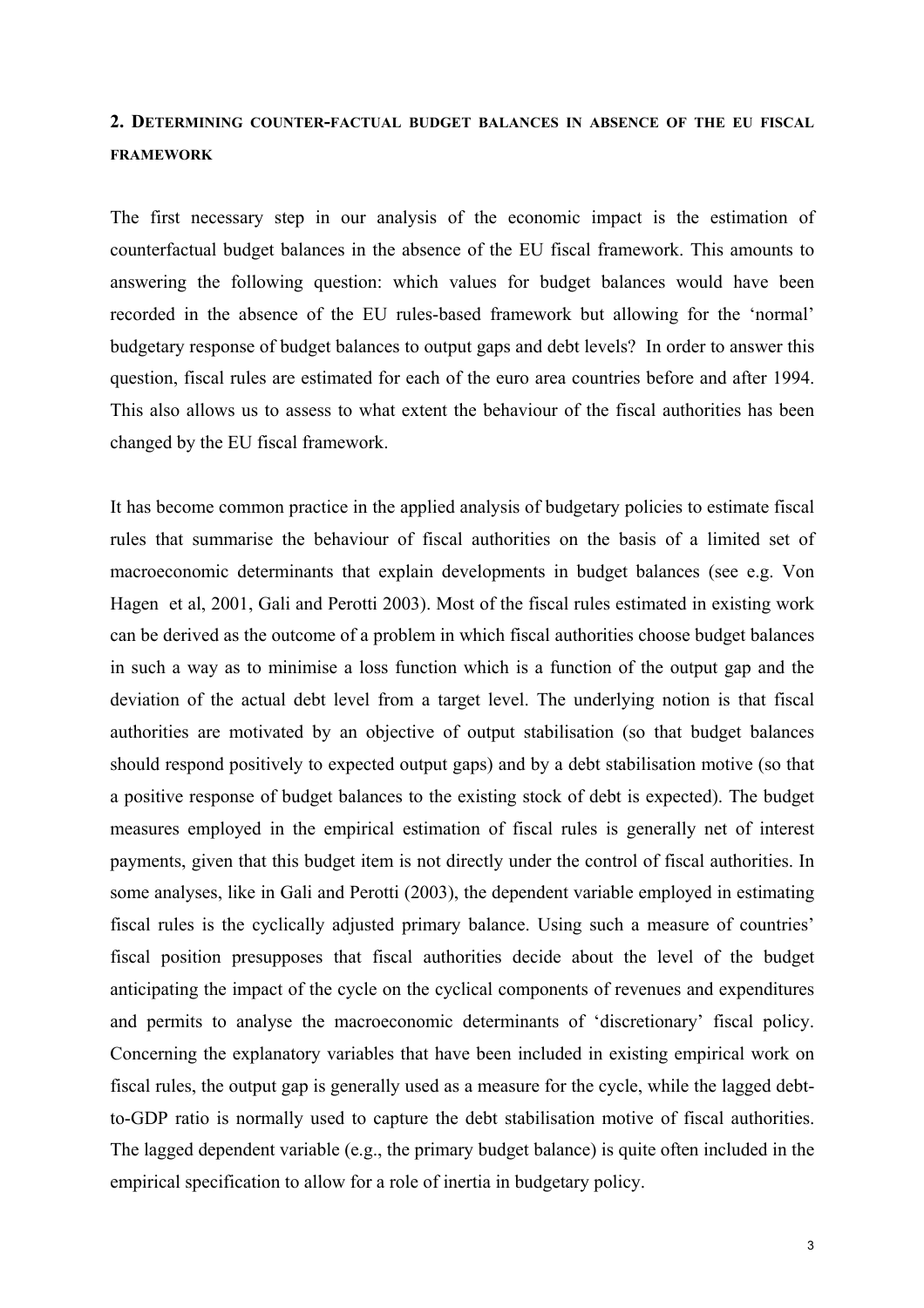Table 1 below reports the results for panel data estimation of fiscal rules across the 11 EU member states. Annual data for the period 1970-2003 are taken from the AMECO database. The specification chosen follows that in Gali and Perotti (2003). Two alternative dependent variables have been considered: the primary balance and the primary cyclically adjusted budget balance. The explanatory variables included are the output gap, the 1 year lagged debtto-GDP ratio and the lagged dependent variable. $3$ 

### *Primary balance* =  $a + b * output gap + c * debt(-1) + d * primary balance(-1) + error$

To account for the endogeneity of the output gap (i.e. the fact that not only the output gap affects budget variables but also that budgetary policy has an impact on the cycle) it has been instrumented with its own 1 year lag and the US lagged output gap.<sup>4</sup> The chosen specification has been estimated separately for the sub-sample 1970-1993 (before the EU fiscal framework) and the 1994-2003 sub-period (after the introduction of the EU fiscal framework).

Several results of interest emerge from the estimation of fiscal rules.

- A first finding is that while before the introduction of the EU fiscal framework budget measures (both primary budget balances and primary cyclically-adjusted budget balances) were not significantly affected by the output gap, after phase II of EMU the output gap has a significantly positive impact of primary balances, while the coefficient for the primary cyclically budget balance remains non-significant but turns from negative to positive. This finding refutes the view that the introduction of the EU fiscal framework has resulted into a less counter-cyclical stance for fiscal policy in EU countries.<sup>5</sup>
- A second major result is that both primary and primary cyclically-adjusted budget balances react positively to debt levels. The regression coefficient for the lagged debtto-GDP ratio is positive and significant in both sub-periods irrespective of the budget

<sup>3</sup> The results reported in table 1 refer to output gap data obtained as the percentage difference between actual and trend (HP-filtered) output. Estimates have also been performed using potential output computed through the European Commission production function approach (see, Denis, McMorrow and Roeger (2002)) and very similar results have been obtained.

<sup>4</sup> More generally, the use of the lagged dependent variable in panel data analysis raises an issue of inconsistency of estimates, generally addressed by relying on GMM estimators. However, given the purpose of the present analysis (understanding how fiscal rules changed after the introduction of the EU fiscal framework) and the relatively small sample used this issue of inconsistency is likely to be of small relevance.

<sup>5</sup> The same result is obtained in Gali and Perotti (2003).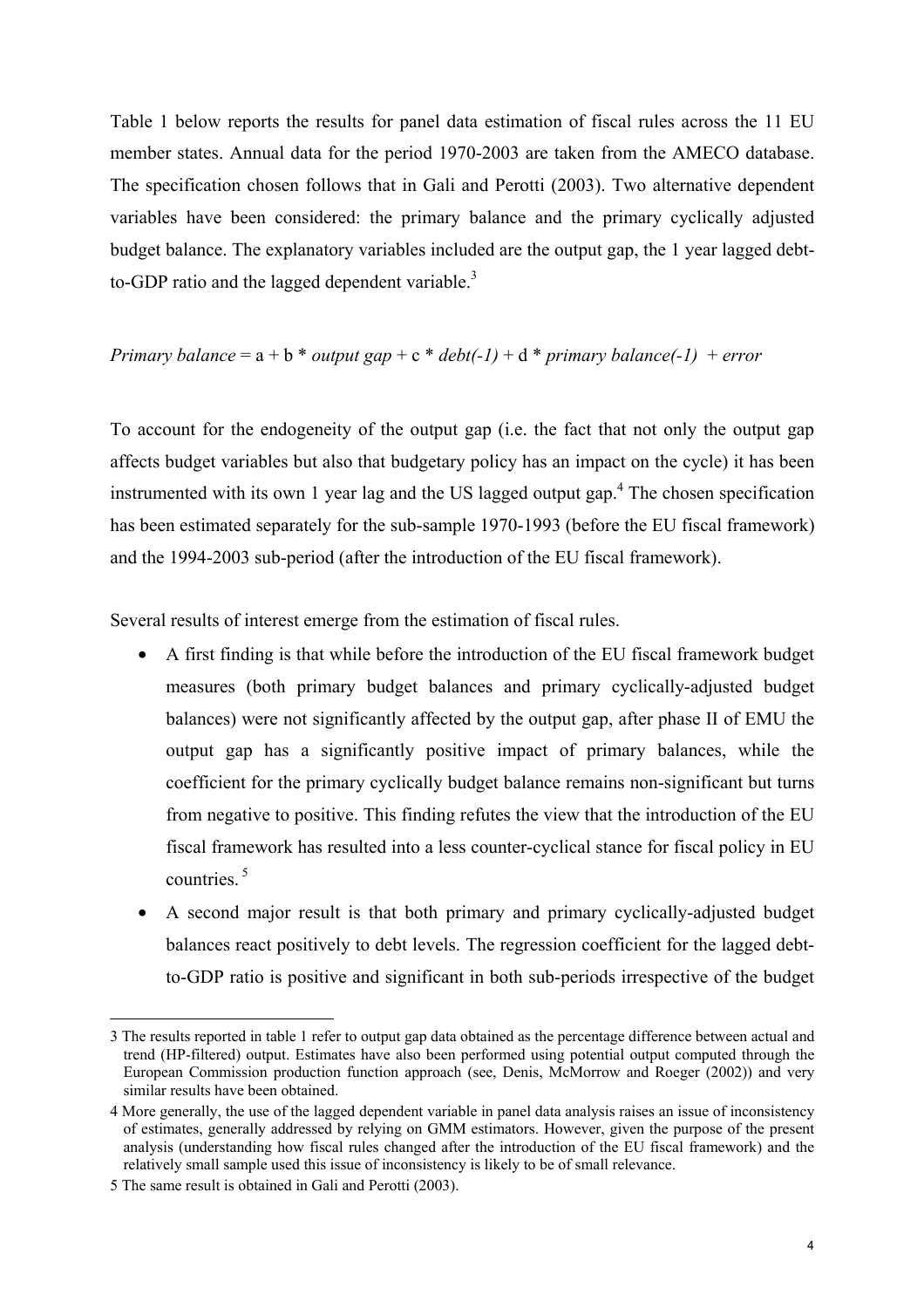measure used as dependent variable. This supports the view that fiscal authorities pursue debt stabilisation objective when deciding about budgetary policy.

- Moreover, it is worth noting that the magnitude of the coefficient of the debt variable increases after the introduction of the EU fiscal framework, meaning that such debt stabilisation objective has become more relevant after phase II of EMU.
- Finally, results show that the degree of inertia in budget balances has diminished after the introduction of the EU fiscal framework. The regression coefficient for the lagged dependent variable drops from about 0.7 to about 0.45 after phase II of EMU.

| Dependent variable        | Primary budget balance |                         | Primary cyclically adjusted budget<br>balance |                         |  |  |
|---------------------------|------------------------|-------------------------|-----------------------------------------------|-------------------------|--|--|
|                           | 1970-1993              | 1994-2003               | 1970-1993                                     | 1994-2003               |  |  |
| Output gap                | $-0.066$<br>$(-1)$     | $0.363***$<br>$(-3.93)$ | $-0.086$<br>$(-1.5)$                          | 0.097<br>(1.39)         |  |  |
| Lagged debt/GDP ratio     | $0.027***$<br>(4.5)    | $0.085***$<br>(5.03)    | $0.03***$<br>(5.4)                            | $0.067***$<br>(4.04)    |  |  |
| Lagged dependent variable | $0.74***$<br>(14.9)    | $0.47***$<br>(6.31)     | $0.69***$<br>(15.46)                          | $0.45***$<br>(5.78)     |  |  |
| Constant term             | $-1.37***$<br>$(-4.3)$ | $-4.85***$<br>$(-3.95)$ | $-1.5***$<br>$(-5)$                           | $-3.51***$<br>$(-2.99)$ |  |  |
| Number of observations    | 238                    | 110                     | 238                                           | 110                     |  |  |
| R square within groups    | 0.57                   | 0.63                    | 0.62                                          | 0.47                    |  |  |
| Wald Chi square           | 319.4                  | 875.61                  | 371.76                                        | 916.5                   |  |  |

#### Table 1 The EU fiscal framework and budgetary behaviour (EU-11)

Note: Z statistics reported in parenthesis. \*\*\*, \*\*, \* denote statistical significance at, respectively, 1, 5, and 10% level. Estimation method: instrumental variables fixed effects panel regression. The output gap variable is instrumented using its own lag and the lagged US output gap. All variables are expressed as a percentage of trend output.

In summary, the estimated fiscal rules indicate that the introduction of the EU fiscal framework resulted into an enhanced debt stabilisation motive for fiscal authorities and a reduced degree of inertia in budgetary policy. As for the reaction of budgets to cyclical conditions, there is no evidence that it became more pro-cyclical. Overall, the results from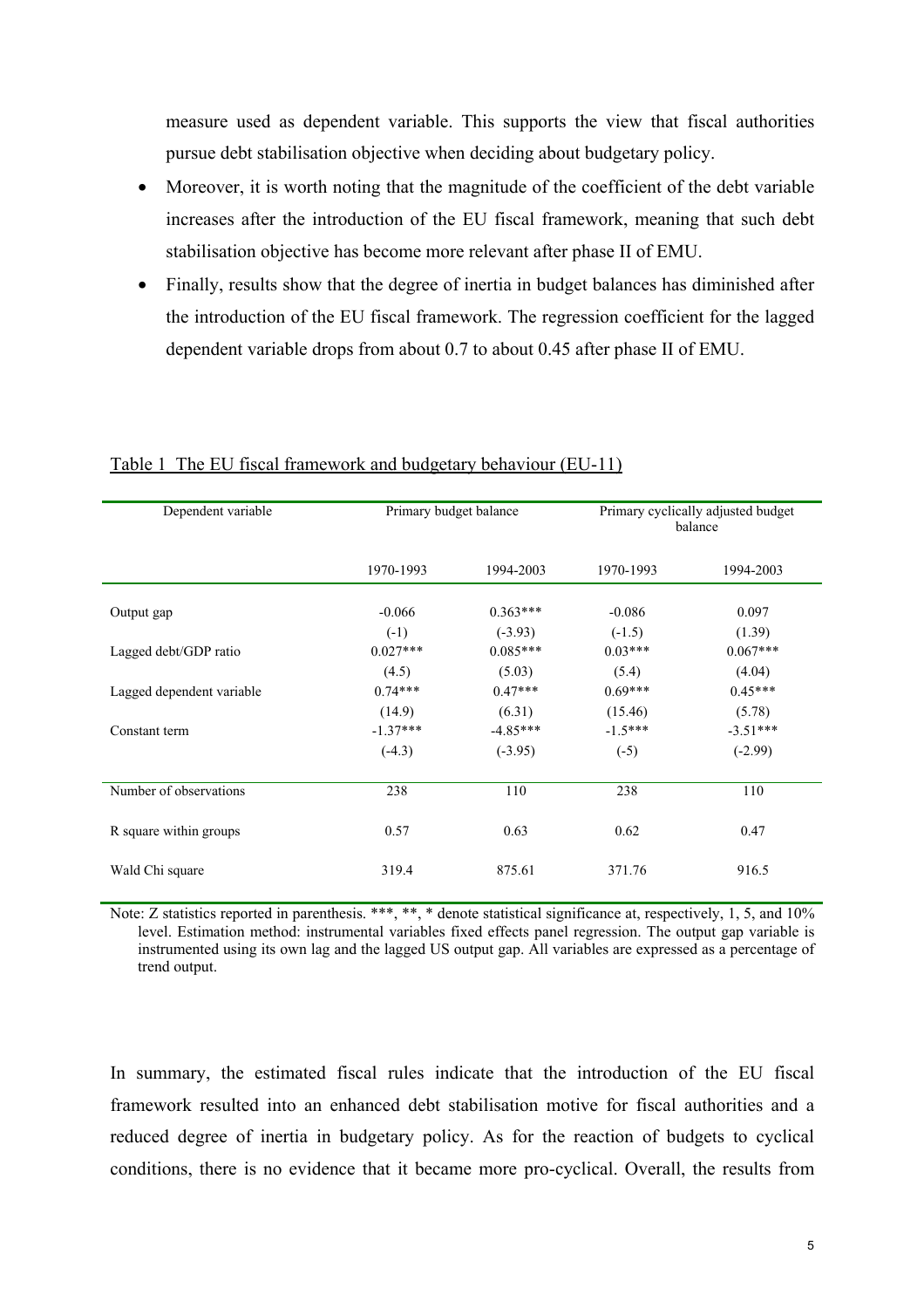panel data estimation reported in Table 1 suggest that the introduction of the EU fiscal framework led to an improvement in budget balances. Primary budget balances (both nominal and cyclically adjusted) became in fact more sensitive to debt levels and easier to adjust over time.

The estimation of fiscal rules as reported in Table 1 permits the construction of counterfactual budget balance values in absence of the EU fiscal framework. In other words, they permit to obtain an estimation of which value for budget balances would have prevailed in absence of the EU fiscal framework but allowing fiscal authorities to follow their output and debt stabilisation motives. Calculation of such counterfactual values for budget balances is a necessary first step to assess the impact of the EU fiscal framework on economic activity. The computation of counterfactual budget balances requires using the fiscal rules estimated before the introduction of the EU fiscal framework to predict values for the budget balances for the following period. Results show that in the 1994-2003 period, primary budget balances for the euro-area aggregate would have been higher by 0.88 percentage point of GDP on average in the absence of the EU fiscal framework.<sup>6</sup> These differences between counterfactual and actual values for primary budget balances for the euro area have been given as shocks to the European Commission's QUEST model to simulate what consequences the absence of the rules for fiscal discipline of the Maastricht Treaty and SGP would have had on euro area economies.

# **3. SIMULATING THE ECONOMIC EFFECTS OF THE EU FISCAL FRAMEWORK WITH THE QUEST MODEL**

### *3.1 Brief description of the QUEST model*

 $\overline{a}$ 

The European Commission's QUEST model is a macroeconomic model whose foundations can be characterised as a New Neoclassical synthesis model. Behavioural equations in the

```
b_{t \in [1994, 2003]} = \alpha_{1974-1993} * X_{t \in [1994, 2003]} + \varepsilon_{t \in [1994, 2003]}
```
<sup>6</sup> Such predictions have been obtained after estimating fiscal rules as in Table 1 separately for each country (see annex). The counterfactual primary budget balance for a given country in the 1994-2003 period,  $b_{te[1994,2003]}$ , is constructed as follows:

where  $\alpha_{1974-1993}$  is the vector of the estimated coefficients for the 1970-1993 period,  $X_{1671994,20031}$  the vector of explanatory variables and  $\varepsilon$ <sub>*t*∈*[1994,2003]* the estimated regression residuals for the 1994-2003 period.</sub>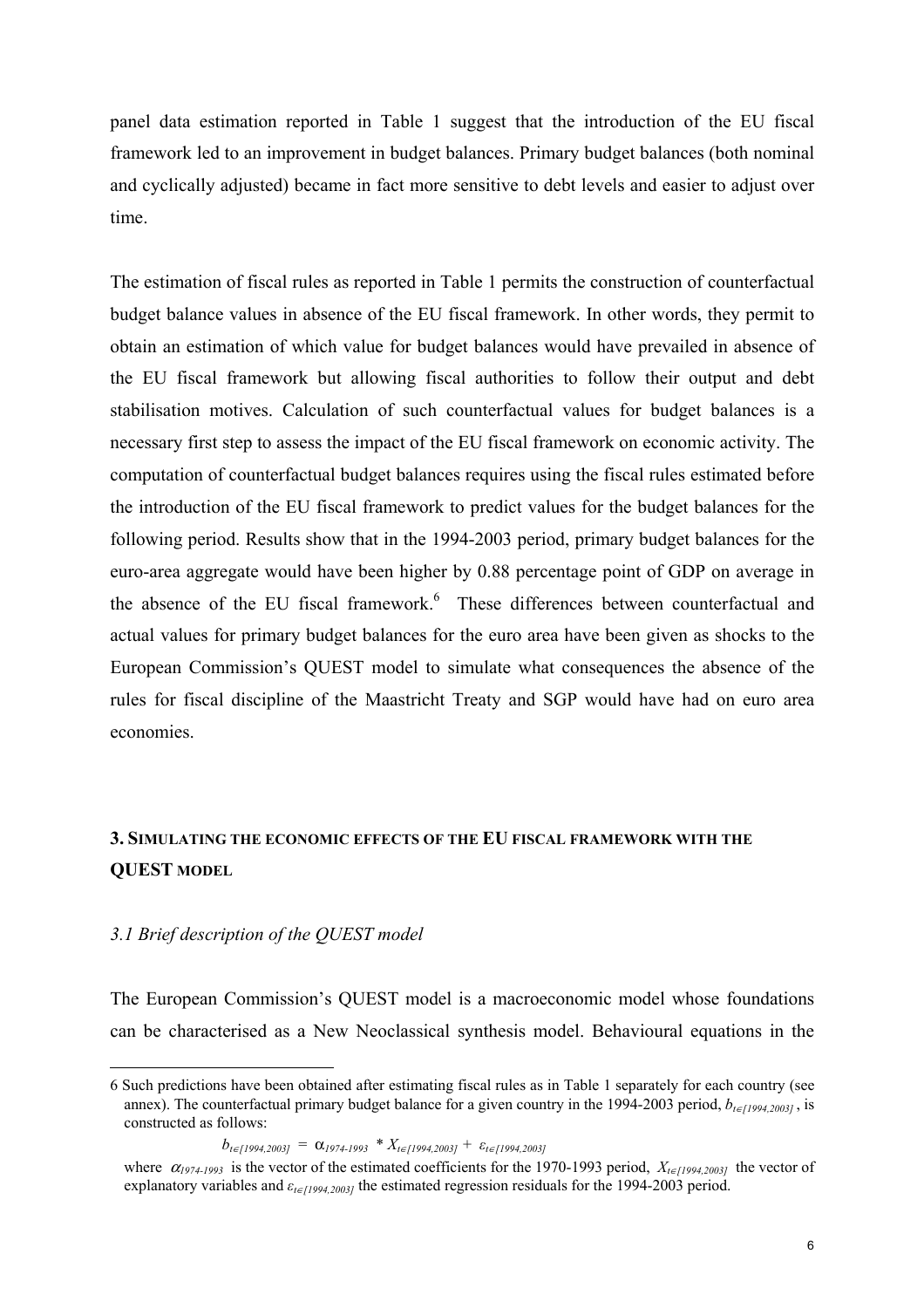model are based on intertemporal optimisation of households and firms with forward-looking expectations.<sup>7</sup> Prices adjust sluggishly and the nominal wages response is delayed because of overlapping wage contracts. The model has Keynesian features in the short run, but the effectiveness of fiscal policy is more limited than in the traditional econometric models because of the built-in intertemporal budget constraints. Since planning horizons are finite there is no complete tax discounting and Ricardian equivalence does not hold. Moreover, total consumption is represented as the aggregation of the responses of two groups of households, one forward-looking group that follows the optimal consumption rule given by the life cycle/permanent income hypothesis and a liquidity-constrained group whose consumption depends on current disposable income.

$$
C_t = (1 - \lambda) * \delta [H_t + F_t] + \lambda * Y \, \text{dis} \, t
$$

where  $\lambda$  is the share of liquidity constrained consumption, *H* human wealth, *F* financial wealth and *Ydis* current real disposable income.

Consumption and saving behaviour of the first group is based on the concept of intertemporal utility maximisation of households under a finite planning horizon. Consumers decide how much to consume and how much to save each period by maximising the present discounted expected utility from the consumption stream subject to their intertemporal budget constraint. Human wealth *H* is the present discounted value of the entire future stream of after-tax income (including unemployment benefits *U.ben*)

$$
H_t = E_t \sum_{j=0}^{\infty} b_{tj} \left[ (1 - t_t) L_{t+j} w_{t+j} + U_{t+j} \text{ben}_{t+j} \right]
$$

and financial wealth *F* equals the sum of total equity wealth *V*, bonds and money holdings and net foreign assets *NFA*

$$
F_t = V + B + M + NFA
$$

<sup>7</sup> The model has a richer theoretical structure than traditional macroeconometric models. Moreover, compared with standard computable dynamic general equilibrium models it allows for adjustment costs and nominal rigidities. For more details, see Roeger and in 't Veld (1997,2002).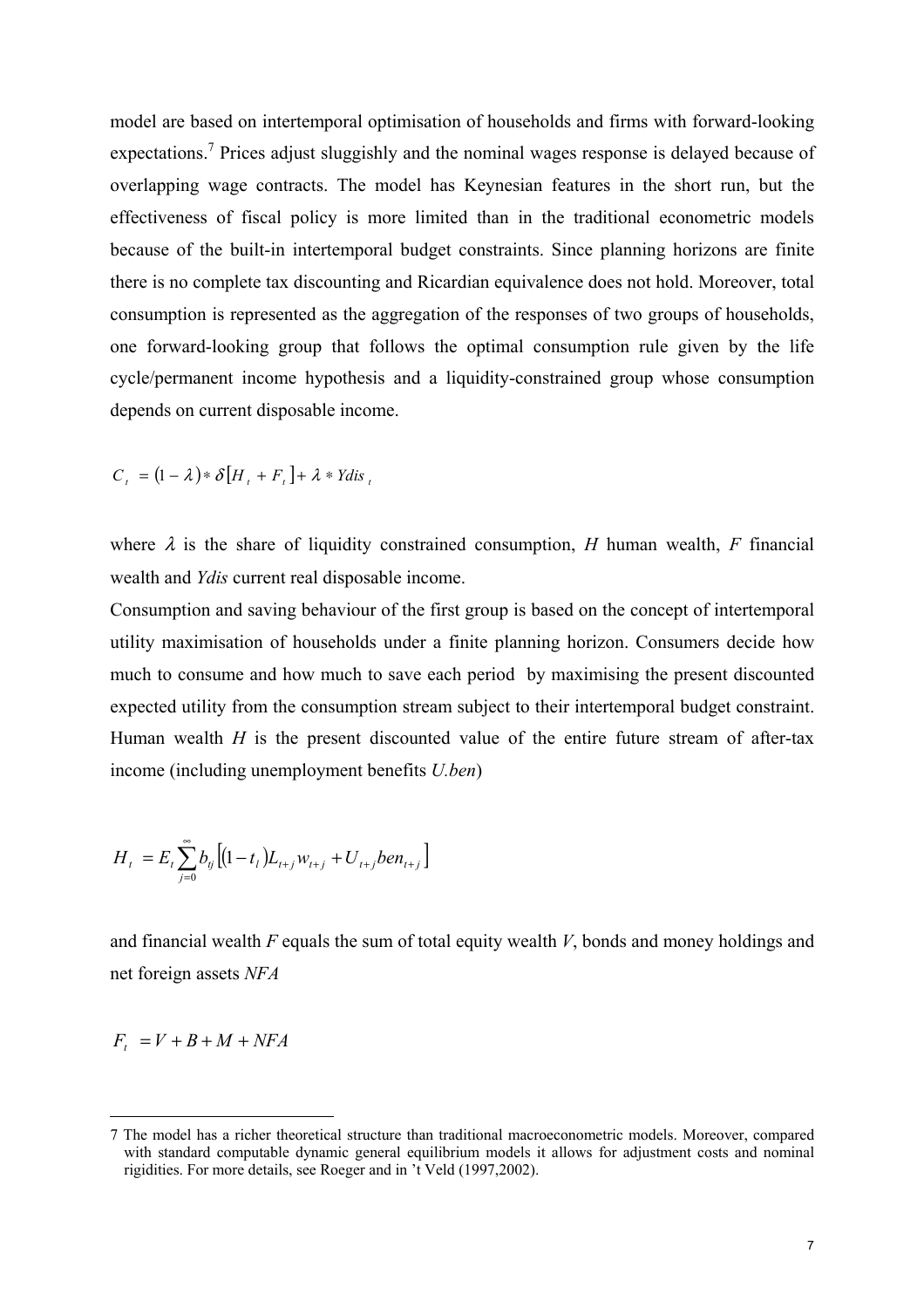As expected future taxes affect permanent income, the expansionary effects of an increase in fiscal spending will be weakened if it leads to an increase in expected future tax liabilities.

The second group of consumers is 'liquidity constrained' and cannot achieve intertemporal optimisation. Hence, their consumption is represented as a function of current real disposable income ('rule-of-thumb' consumers).

The investment specification in the QUEST model is based on profit maximisation by firms, assuming that investment is subject to adjustment costs, which are a convex function of the rate of change of the firm's capital stock. The optimisation problem yields the following investment rule

$$
I_t = \frac{1}{\phi} \left( \frac{q_t}{\left(PI_t/P_t\right)} - 1 \right) K_t
$$

where  $\phi$  is the adjustment cost parameter, *K* the capital stock and  $PI_{t}/P_{t}$  denotes the relative price of investment goods relative to the GDP deflator. The shadow price of capital *q* is equal to the marginal product of capital plus any anticipated future events which are expected to influence the marginal product after period *t*. It is a function of current and discounted future expected profitability, including adjustment costs, and adjusted for profit taxes *tc* and monopoly rents. This dependency of *Q* on corporate taxes *tc* is another channel through which expected future tax liabilities could dampen the expansionary effects of an increase in fiscal spending.

In another paper (Giudice *et al.*, 2003), we have analysed non-Keynesian effects of fiscal consolidations in the EU. There the QUEST model was used to analyse under which circumstances and under what conditions such effects are most likely to appear in the model. Some of the factors that have been put forward to rationalise non-Keynesian effects are in theory present in the model specification. A reduction in government expenditure in QUEST affects consumption of the liquidity-constrained households who see their current disposable income decline if wages and employment are falling. However, the non-liquidity-constrained households could increase their consumption as interest rates fall and if they anticipate higher disposable incomes in the future. The removal of distortions that this entails could boost employment and output and already affect life-time income in the short run. However,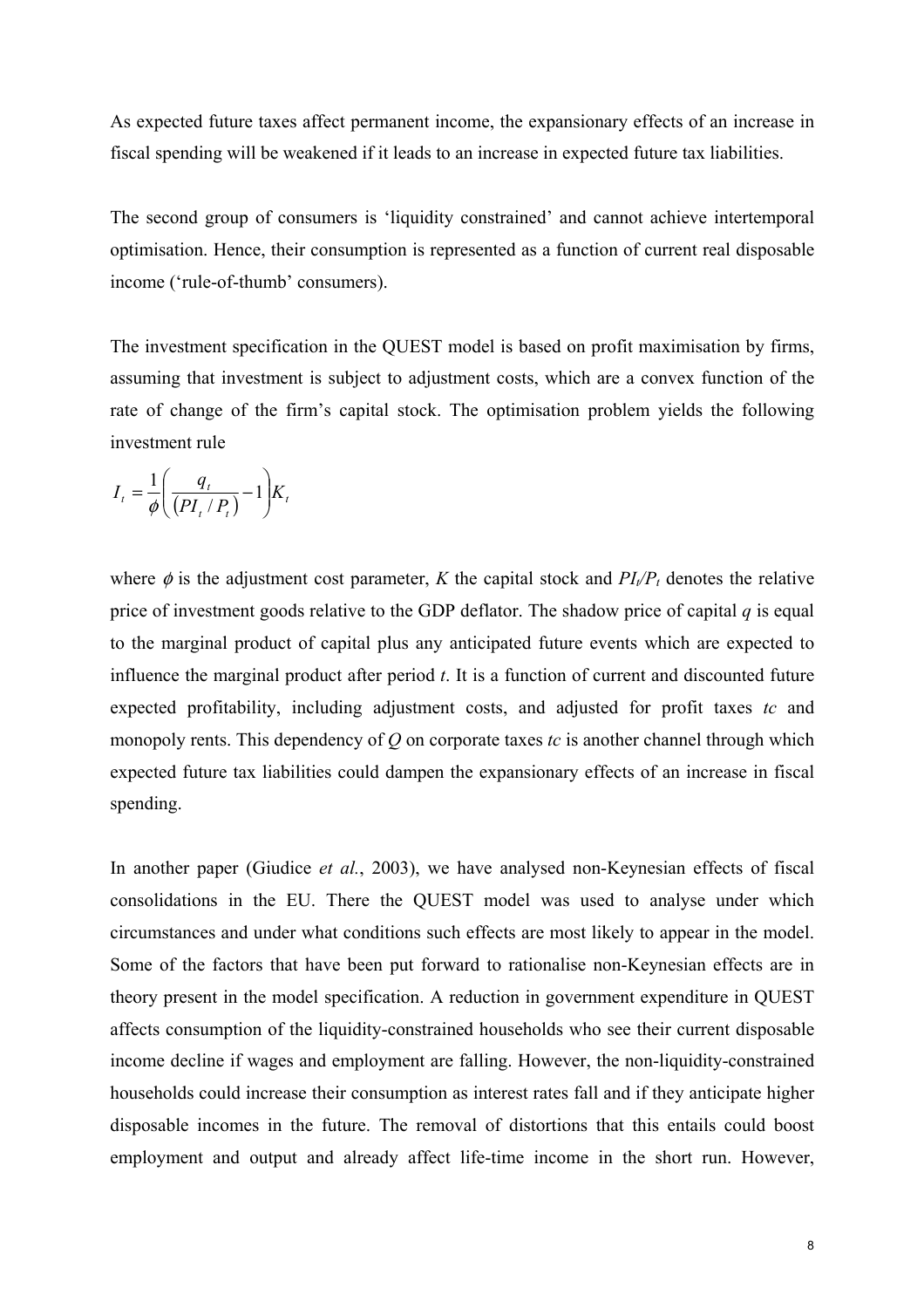expansionary effects through the consumption channel may occur in the medium term, but if a sizeable share of households is liquidity constrained, the boost to consumers' spending that might result from lower future tax liabilities is not strong enough to offset the negative impact of the reduction in government spending on impact.

Besides the consumption channel, QUEST allows for the working of non-Keynesian effects through the investment channel. A reduction in public expenditure, in particular public employment, will raise unemployment and exert downward pressure on wages. This in turn tends to boost profits and raise investment spending. This is the investment channel emphasised, for instance, in Alesina *et al.* (2002). This mechanism operates in the model through the wage setting specification which states that the real wage negotiated each period is the outcome of a Nash bargaining solution and depends on the reservation wage (value of leisure, unemployment benefits), labour productivity and a measure of labour market tightness (unemployment). If a fiscal expansion affects the latter and puts upward pressure on wages, it will have a negative effect on investment by lowering expected profitability.

In general, the Keynesian effects of fiscal policy dominate in the model, at least in the short run, but, as shown in Giudice *et al.* (2003), under certain conditions these effects become so small that non-Keynesian effects soon become to dominate.

The monetary policy assumption in the scenarios described below is based on a forward looking Taylor-type rule. The monetary authorities are assumed to set short-term interest rates at a level that depends both on the deviation of the forecast of inflation from the target inflation rate and on the magnitude of the output gap. The target equilibrium real interest rate is left unchanged in the first simulation reported here, and adjusted for an effect of higher public debt on interest rates in the second simulations.

#### *3.2 Counterfactual model simulation*

To assess the effect of the EU fiscal framework on the EU economy, the counterfactual budget balances calculated as residuals from the fiscal rules described in section 2, are given as shocks to the model. To focus the simulation analysis on the effects of the size of the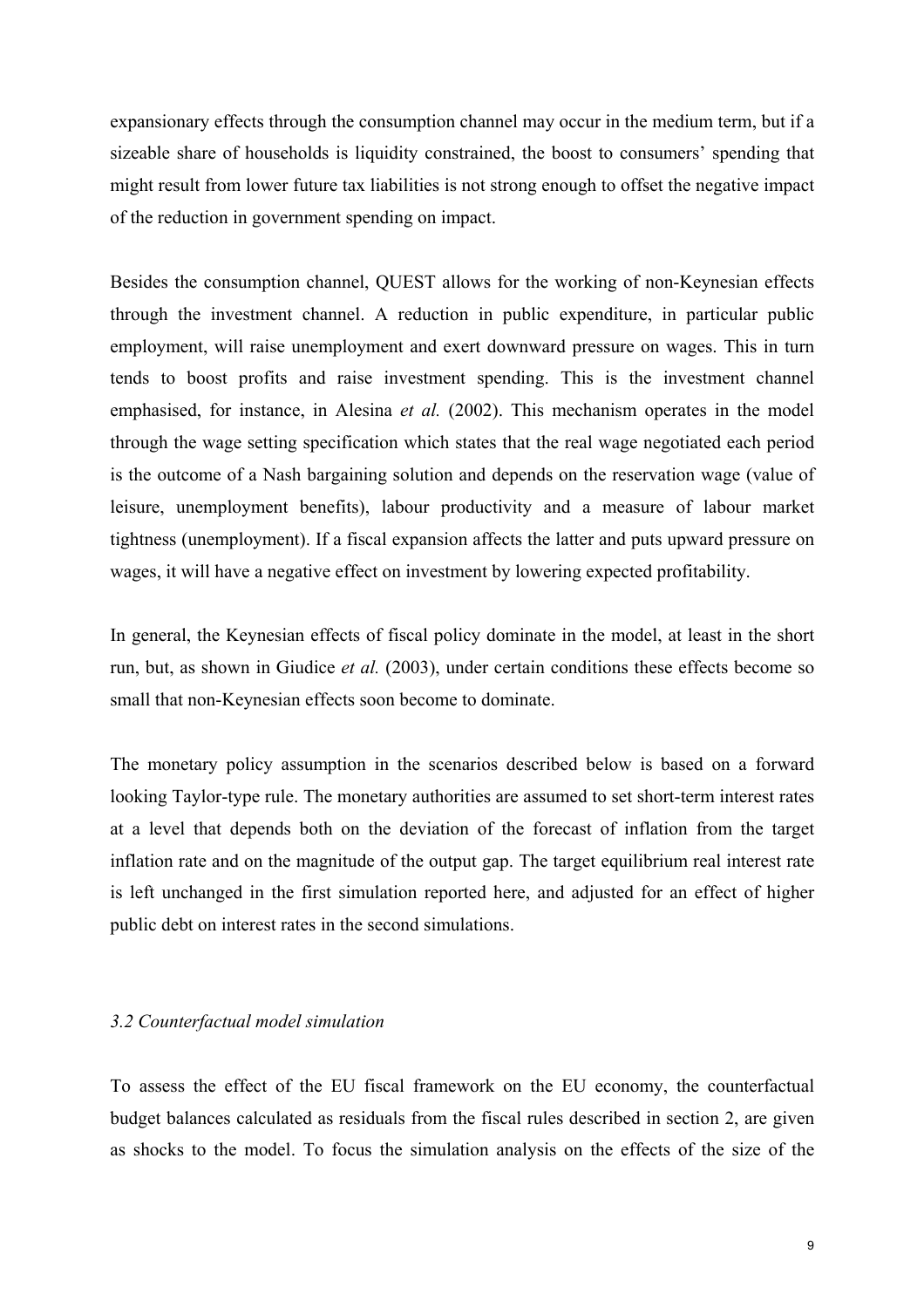budget deficits rather than on those of the composition of budgetary adjustment, such shocks to budget balances have been equally split between revenues and expenditures in the model.<sup>8</sup>

This counterfactual "absence of fiscal discipline" scenario is simulated to come fully into effect in 1994. Table 2 shows the results of this simulation for the euro area average. The fiscal loosening implied by the estimated counterfactual rules amounts to an increase in the deficit-to-GDP ratios of roughly 1 percentage points on average for the euro area as a whole (ex post).

In this counterfactual simulation, the fiscal loosening has a positive impact on GDP but the effects of a lasting fiscal expansion are relatively small. GDP is around 0.3 per cent higher in the first year, but gradually declines in following years. Permanent increases in fiscal spending have a much smaller impact multiplier than temporary fiscal expansions in the model. Besides the conventional import leakage channel, another reason for this smaller impact multiplier is that it is assumed that economic agents know the size and duration of the fiscal expansion and immediately adjust their behaviour to it. Anticipation of increasing future tax liabilities partly offsets the stimulus from higher current government transfers to households and lower taxes. Consumers' expenditure is boosted by higher transfer payments, but those consumers that are not liquidity-constrained anticipate a higher tax burden in the future and this suppresses their consumption growth to some extent. Private investment, however, is more strongly crowded-out by the increase in fiscal spending and investment falls by up to 2 per cent below base. The fiscal relaxation leads to a build-up of government debt over the years and by 2004, the debt-to-GDP ratio is more than 8 percentage points higher. There is a small effect on interest rates in this counterfactual scenario, with long rates 0.11 percentage points higher and real short term rates up by  $0.06$  percentage points on impact<sup>9</sup>. It is assumed that there is no change in the behaviour of the fiscal authorities and the fiscal expansion continues in the years after 2003, with a further accumulation of debt. The demand expansion at home is accompanied by a jump appreciation of the exchange rate, followed by a

<sup>8</sup> More precisely, the shock to primary budget balances is equally split between taxes and expenditures. Shocks to taxes are in turn equally divided among three tax rates (labour income tax, corporate profit tax and value added taxes) and shocks to expenditures equally divided between transfers to households and government consumption.

<sup>9</sup> Nominal short term interest rates are determined by a monetary policy rule which targets expected inflation and the output gap and assumes no change in the equilibrium real interest rate. The fiscal expansion simulated here has a small positive effect on inflation and output and interest rates rise.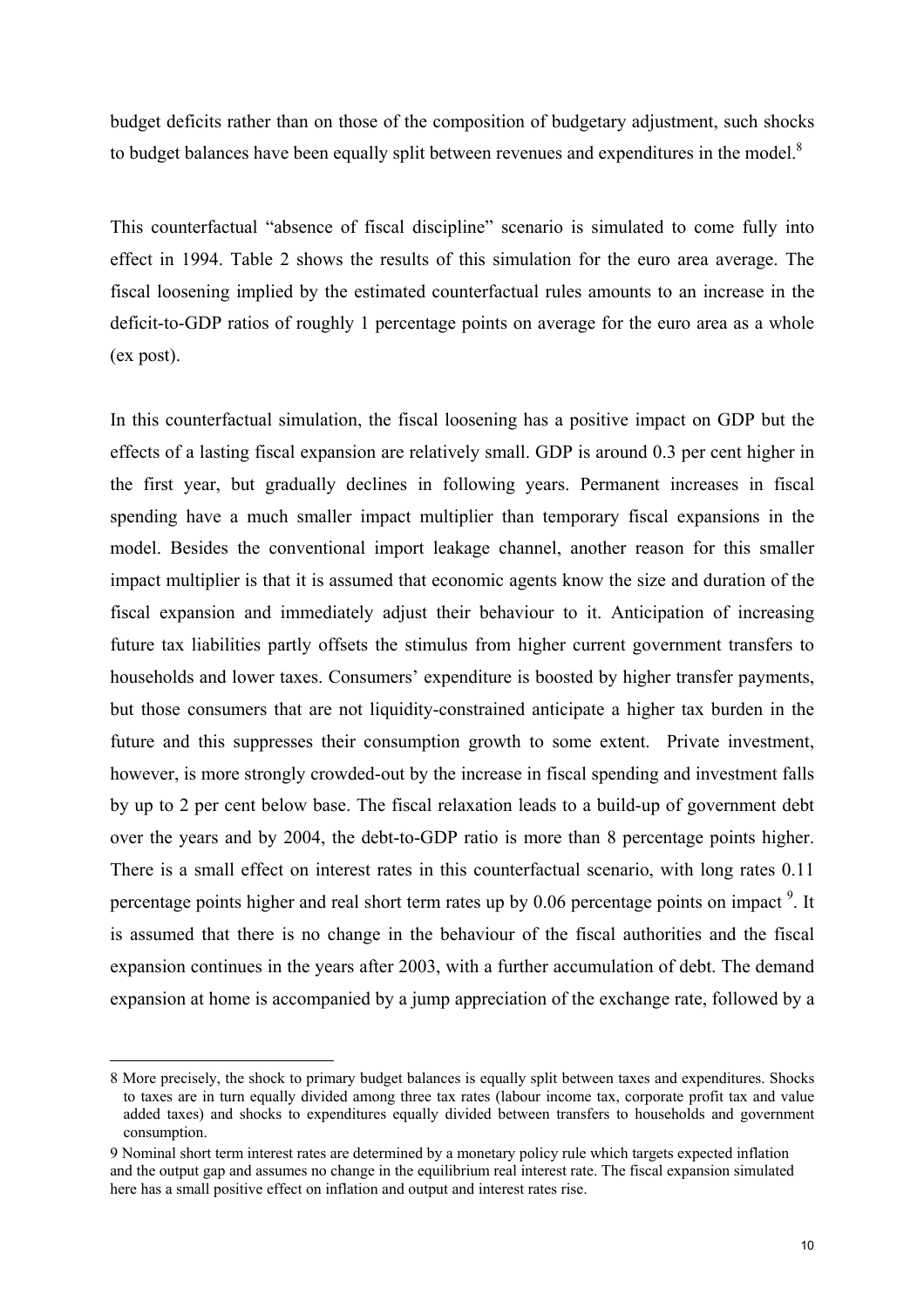gradual depreciation in following years. The loss in competitiveness leads to a worsening of the trade balance.

|                             | 1994    | 1995    | 1996    | 1997    | 1998    | 1999    | 2000    | 2001    | 2002    | 2003    | 2004    | 2010    |
|-----------------------------|---------|---------|---------|---------|---------|---------|---------|---------|---------|---------|---------|---------|
| <b>GDP</b><br>(perct. diff) | 0.26    | 0.18    | 0.18    | 0.17    | 0.16    | 0.15    | 0.11    | 0.09    | 0.08    | 0.06    | 0.04    | $-0.11$ |
| Consumption (perct.diff)    | 0.53    | 0.51    | 0.54    | 0.56    | 0.58    | 0.58    | 0.59    | 0.59    | 0.60    | 0.61    | 0.62    | 0.62    |
| Investment (perct. diff)    | $-0.86$ | $-1.01$ | $-1.08$ | $-1.16$ | $-1.25$ | $-1.34$ | $-1.45$ | $-1.64$ | $-1.85$ | $-2.00$ | $-2.11$ | $-3.16$ |
| Short-term interest rate    | 0.11    | 0.11    | 0.11    | 0.11    | 0.11    | 0.10    | 0.09    | 0.10    | 0.11    | 0.12    | 0.13    | 0.10    |
| Long-term interest rate     | 0.11    | 0.11    | 0.11    | 0.12    | 0.12    | 0.12    | 0.12    | 0.12    | 0.12    | 0.11    | 0.08    | $-0.16$ |
| Real short-term int. rate   | 0.06    | 0.04    | 0.04    | 0.04    | 0.04    | 0.04    | 0.04    | 0.04    | 0.04    | 0.05    | 0.05    | 0.04    |
| Euro-Dollar exchange rate   | $-0.46$ | $-0.34$ | $-0.22$ | $-0.12$ | $-0.02$ | 0.09    | 0.18    | 0.26    | 0.36    | 0.47    | 0.59    | 1.32    |
| Trade balance/GDP           | $-0.09$ | $-0.11$ | $-0.11$ | $-0.11$ | $-0.10$ | $-0.09$ | $-0.09$ | $-0.08$ | $-0.07$ | $-0.06$ | $-0.05$ | 0.03    |
| Deficit/GDP                 | 0.89    | 0.95    | 0.96    | 0.96    | 0.94    | 0.92    | 0.98    | 0.97    | 0.93    | 0.90    | 0.94    | 0.94    |
| Debt/GDP                    | 0.25    | 1.16    | 2.03    | 2.88    | 3.69    | 4.49    | 5.26    | 6.07    | 6.90    | 7.61    | 8.28    | 12.1    |

**Table 2: Counterfactual simulation of "no fiscal discipline" (EU-12, no impact of debt on interest rates risk premium)** 

Note : differences from baseline

In this counterfactual scenario, the effect of the increase in deficits and debt on interest rates is limited and the target equilibrium real interest rate in the monetary policy targeting equation is left unchanged. In the following section we analyse the potential effects an increase in public deficits and debt can have on interest rates.

## **4. Deficits and interest rates**

Persistent deficits as simulated in the previous section reduce national savings and increase over time the stock of government bonds. New issues of debt can be absorbed by the public only if they yield higher real returns. This increase in government bonds' real returns shifts savings away from productive capital and reduces capital accumulation. In this section we first look at the empirical evidence on the effects of deficits and debt on interest rates and on risk premia in particular. We then add a risk premium shock to the counterfactual model simulations to take into account the effect of higher public debt on interest rates.

### *4.1 Empirical estimates of effect of public deficits and debt on interest rates*

Empirical estimates of the effects of public deficits and debt on interest rates vary widely, depending on the data and methodology used, but many studies find significant effects of public deficits and/or public debt on interest rates. There is a large body of literature, many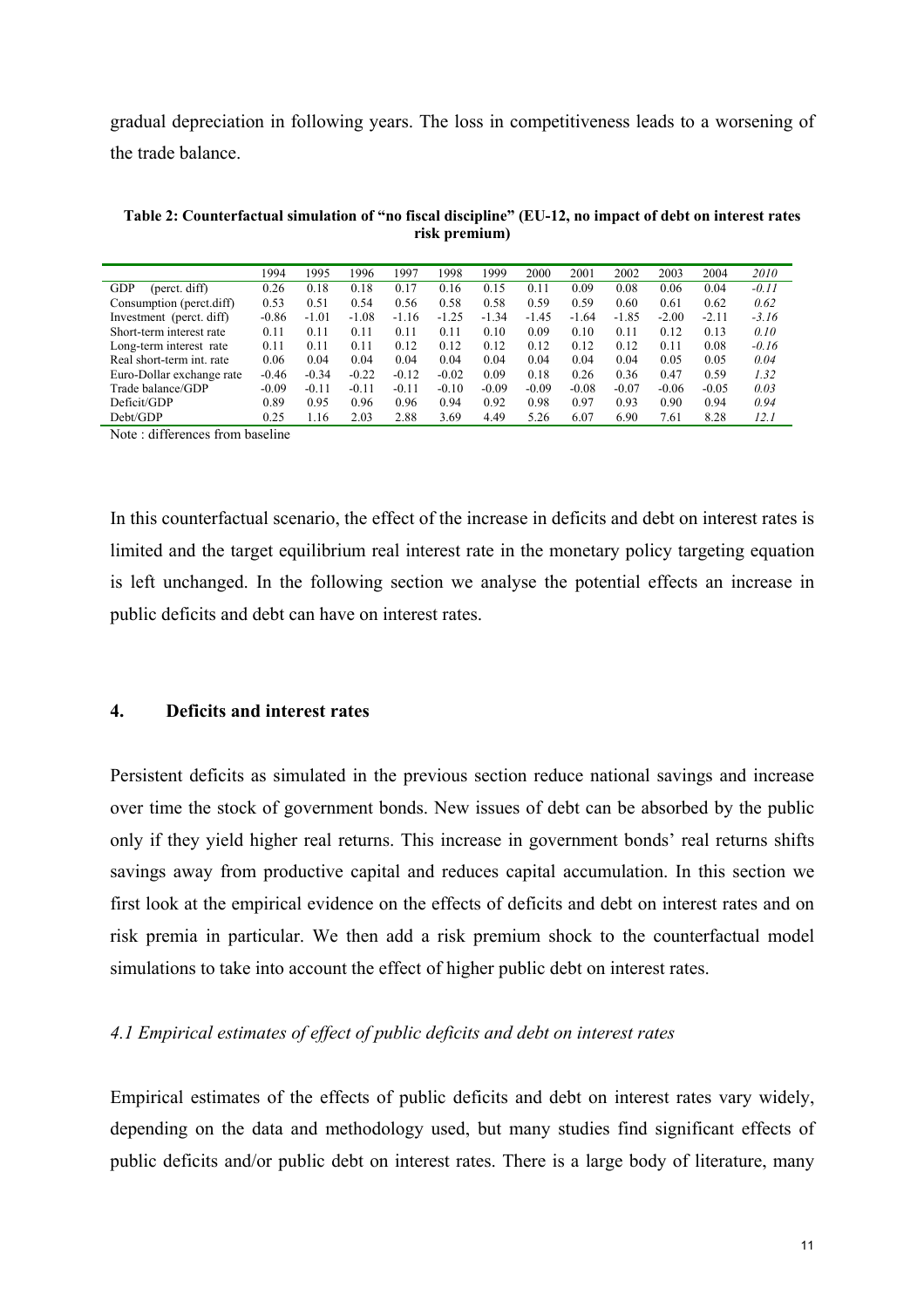focusing on the US, but some also on European countries. Most of these studies indicate that an increase in the deficit of 1 percent of GDP raises real interest rates by between 20 to 60 basis points. Estimates using debt measures as explanatory variable tend to find smaller impacts on interest rates. These can be reconciled with the estimates found for deficits as a reflection of expected persistence.

Laubach (2003) studies the relationship between long-horizon expected government debt and deficits, as measured by official US projections, and expected future long term real interest rates. He finds that a 1 percentage point increase in the projected deficit-to-GDP ratio increases the 10 year bond rate expected to prevail 5 years into the future by 25 basis points. A 1 percentage point increase in the projected debt-to-GDP ratio raises future interest rates by 4 to 5 basis points. Estimates using nominal yields, and including expected inflation as an additional regressor, are somewhat smaller. For these estimates of the effects of deficits and debt to be consistent which each other, it implies that investors view the increases in projected deficit-to-GDP ratios as highly persistent, but not strictly permanent.

Tanzi and Chalk (2000) find that a stable relationship exists for the EU panel as a group between the level of debt and real interest rates. A pooled random effects regression on interest rates on debt over the sample 1970-98 suggest that an increase in the average EU debt to GDP ratio of 10 percentage points leads to an increase in real interest rates of 0.6 percentage points. However, for the 1980-98 sub-sample they find the effect to be only 0.1 percentage points. Both estimates are highly significant. Several other studies, many focussing on the US, have found much larger effects than reported in these two studies, in particular from budget deficits.<sup>10</sup>

 $10$  Laubach(2003) and Elmendorf and Mankiw(1999) sketch what, under plausible assumptions, theory tells us about the effect of deficits on interest rates and output. In the neoclassical growth model, the real interest rate is determined by the capital-output ratio, and the effect on interest rates crucially depends on how capital is affected by an increase in debt. If factors earn their marginal product, the share of capital in income  $\alpha$  equals the marginal product of capital *MPK* times the capital output ratio *k*. The marginal product of capital  $\alpha$ /k equals the real interest rate *r* plus the depreciation rate *d*, hence  $r = \alpha / k - d$ . Assuming a Cobb-Douglas production function  $Y = K^{\alpha} L^{(1-\alpha)}$ , the effect of an increase in the debt to GDP ratio on *r* is then given by the derivative of *r* with respect to *D* :  $\partial r/\partial D = \partial r/\partial k * \partial k/\partial K * \partial K/\partial D$ . The first derivative is  $-\alpha/k^2$ . Assuming for the EU a capital share in income of 1/3 and a capital output ratio of 3, this equals -0.037. The second term equals  $(1-\alpha)$ /Y, or 0.67/Y. The third term, ∂K/∂D, is crucial. Elmendorf and Mankiw cite several studies that show that the increase in private savings in response to a change in interest rates is low, or close to zero. The Feldstein and Horioka (1980) finding that roughly two-thirds of savings is retained for domestic investment, implies that capital inflow from abroad offsets roughly one-third of the increase in debt, and Laubach assumes a value for ∂K/∂D of -0.6. Combining all this leads to the result that a 1 percent of GDP increase in debt raises the real interest rate by 1.5 basis points. This compares to a value of 2.1 basis points that Laubach calibrates for the US based on *k*=2.5.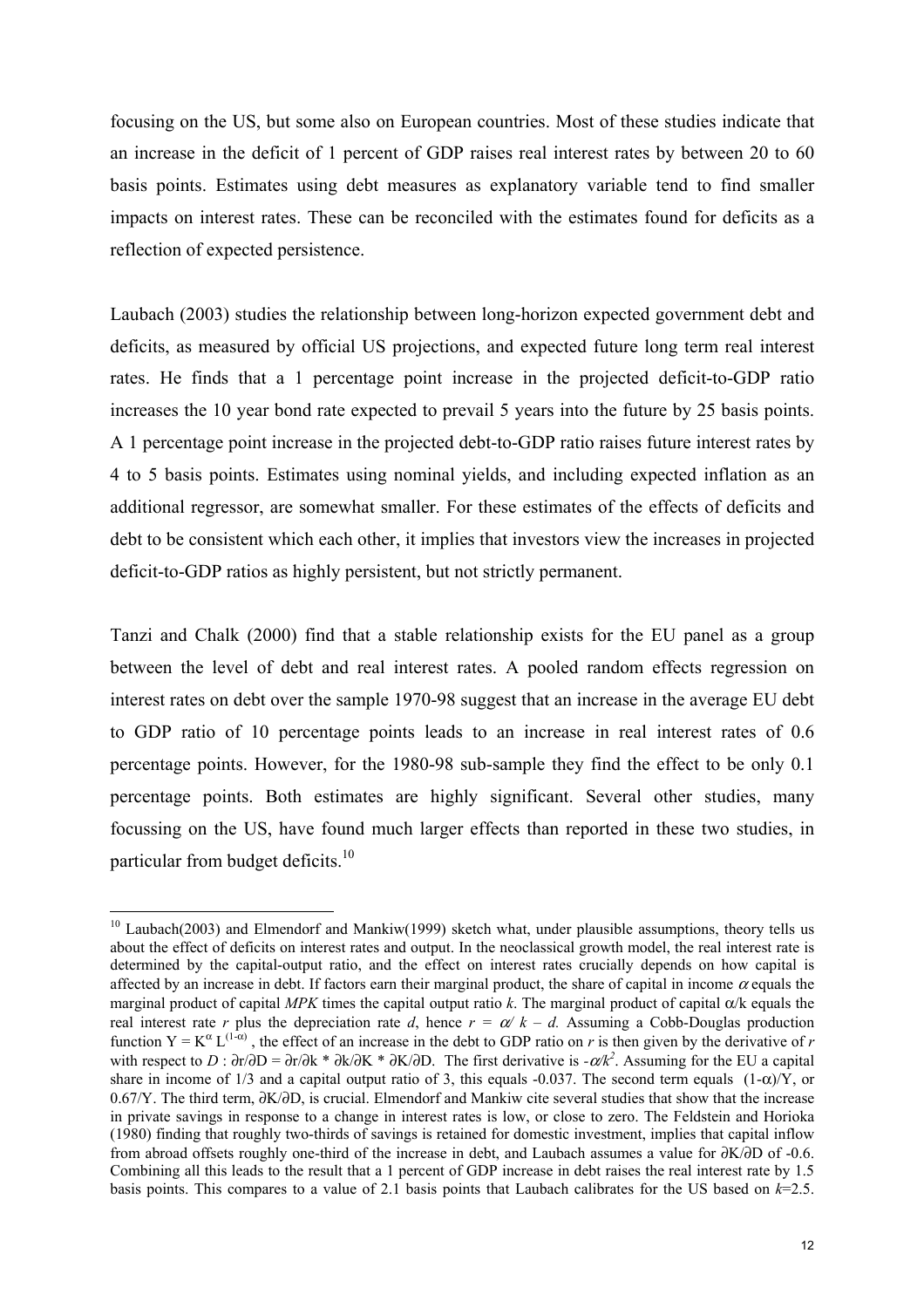In Table 3 below estimates are shown of the relationship between expected deficits and the term structure of government bond interest rates. The methodology followed is akin to that in Canzoneri, Cumby and Diba (2002) on the US case. The dependent variable employed is the interest rate spread between long and short-term bonds (i.e., between 10 year government bonds and 3 month bills). This approach permits to assess the impact of expected budget outcomes on financial asset returns without modelling the determinants of interest rate levels. The hypothesis is that an expectation of higher public deficits in the future induces an expectation of lower aggregate savings and increased interest rates. Arbitrage in bond markets will equate returns on long terms bonds with average expected future returns on short term bonds. This will translate in turn into a steepening of the yield curve, i.e., an immediate increase in the spread between long and short-run interest rates.

Several measures of budget balances are used as explanatory factors. A first measure simply consists of the current budget balance implicitly assuming static expectations by agents. A more direct measure of agents' expectations employed is the one year ahead budget balance forecast produced by the European Commission. A third measure used, aimed at capturing agents' expectations of budget balances over a longer time frame, is the simple average of the values recorded in the cyclically-adjusted budget balance over a time horizon of three years. The data-set comprises of yearly data for all EMU countries (except Luxemburg) for the 1990-2002 period. In order to account for a possible impact of the different institutional regimes included in the sample on the term structure of interest rates, two dummy variables have been included. One dummy takes value 1 for all the years following phase II of EMU (i.e., all years from 1994 on) and the purpose of it is to capture the impact on interest rate expectations associated with the start of the convergence process. The other dummy employed takes value 1 for all the years following phase III of EMU (i.e., all years from 1998 on) and the reason for its inclusion is to account for the effect of the introduction of the single currency.

Since the expectations on interest rates are to a large extent driven by the perception of economic agents on cyclical developments, the output gap is also included as a further explanatory factor for the interest rate spread. To the extent that a low value of the current

These calculations obviously depend on the assumed values but they also ignore second round effects, leading Laubach (2003) to argue it is a conservative estimate and a lower bound.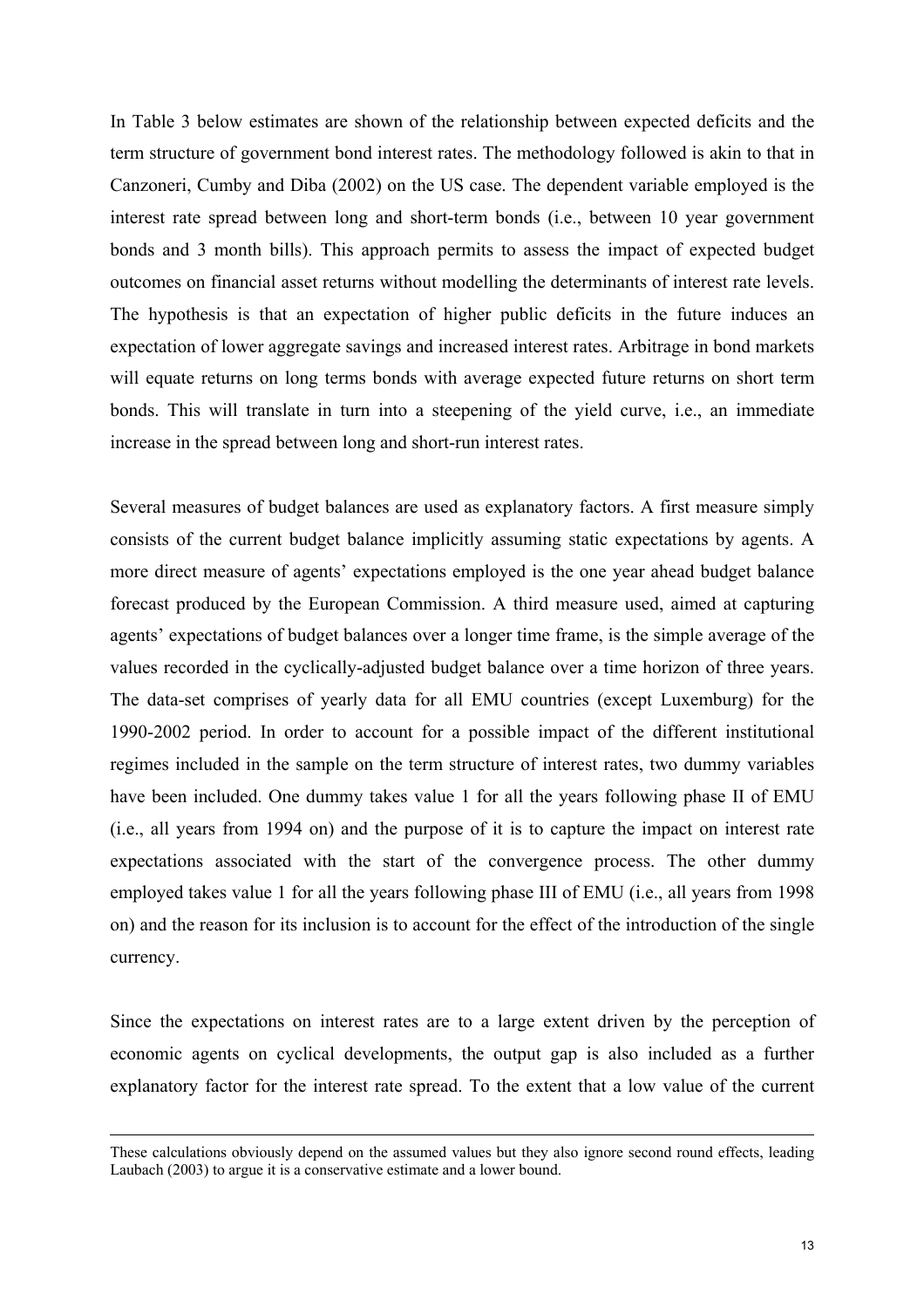output gap is associated with expectations of a forthcoming upturn in the cycle, while high output gaps tend to be associated with expectations of downturns, the coefficient of the output gap is expected to be negative in the regressions.

The empirical analysis shows that expected deficits have a statistically significant impact on interest rates. Moreover, results appear to be fairly robust both with respect to the measure of expected deficit used and the specification of the equation estimated. The analysis shows that an increase in the deficit-to-GDP ratio of one percentage point raises long term interest rates by about 15-20 basis points. The estimated impact is consistent with that reported in other studies. It can be reconciled with the reported effect of one percentage point increase in the debt-to-GDP ratio of 1 to 6 basis points in Tanzi and Chalk (2000), if investors view the deficit projections as highly persistent.

|                                             | Specifications | (1)        | (2)        | (3)        | (4)        | (5)        | (6)        |
|---------------------------------------------|----------------|------------|------------|------------|------------|------------|------------|
| Explanatory variables                       |                |            |            |            |            |            |            |
| <b>Budget balance</b>                       |                | $-0.21***$ |            |            | $-0.16**$  |            |            |
|                                             |                | $(-3.59)$  |            |            | $(-2.44)$  |            |            |
| 1 year ahead budget balance forecast        |                |            | $-0.16**$  |            |            | $-0.1$     |            |
|                                             |                |            | $(-2.02)$  |            |            | $(-1.26)$  |            |
| 3 years ahead CAB                           |                |            |            | $-0.2**$   |            |            | $-0.19**$  |
|                                             |                |            |            | $(-2.09)$  |            |            | $(-2.03)$  |
| Output gap                                  |                |            |            |            | $-0.11$    | $-0.165**$ | $-0.17***$ |
|                                             |                |            |            |            | $(-1.6)$   | $(-2.34)$  | $(-3.21)$  |
| EMU phase II dummy                          |                | $2.82***$  | $2.78***$  | $3.23***$  | $2.74***$  | $2.55***$  | $3.02***$  |
|                                             |                | (8.28)     | (7.45)     | (9.54)     | (7.99)     | (6.7)      | (9.12)     |
| EMU phase III dummy                         |                | $0.82**$   | $0.62**$   | $-0.01$    | $0.94***$  | $0.89***$  | 0.5        |
|                                             |                | (2.76)     | (2.02)     | $(-0.06)$  | (3.10)     | (2.79)     | (1.66)     |
| Constant term                               |                | $-1.48***$ | $-1.33***$ | $-1.87***$ | $-1.38***$ | $-1.13***$ | $-1.78***$ |
|                                             |                | $(-5.62)$  | $(-4.46)$  | $(-4.89)$  | $(-5.2)$   | $(-3.93)$  | $(-4.97)$  |
|                                             |                |            |            |            |            |            |            |
| Number of observations                      |                | 123        | 121        | 107        | 123        | 121        | 107        |
| R square within groups                      |                | 0.42       | 0.37       | 0.57       | 0.43       | 0.39       | 0.59       |
| Estimated error auto-regression coefficient |                | 0.38       | 0.38       | 0.5        | 0.39       | 0.41       | 0.2        |
|                                             |                |            |            |            |            |            |            |
| F statistic                                 |                | 26.31      | 21.51      | 42         | 20.39      | 17         | 34.25      |

**Table 3: The relation between interest rate and public budget balances (EMU-11, 1990-2002)** 

NB: Dependent variable: difference between yearly average nominal interest rates between 10 year government notes and 3 moth bills. Estimation method: within-panel regression correcting for error order one serial correlation. \*\*\*, \*\*, \* denote statistical significance at, respectively, 1, 5, and 10% level.

The discussion above looked at the relationship between deficits, debt and interest rates in a broad sense. This did not distinguish between the effects of budget balances on national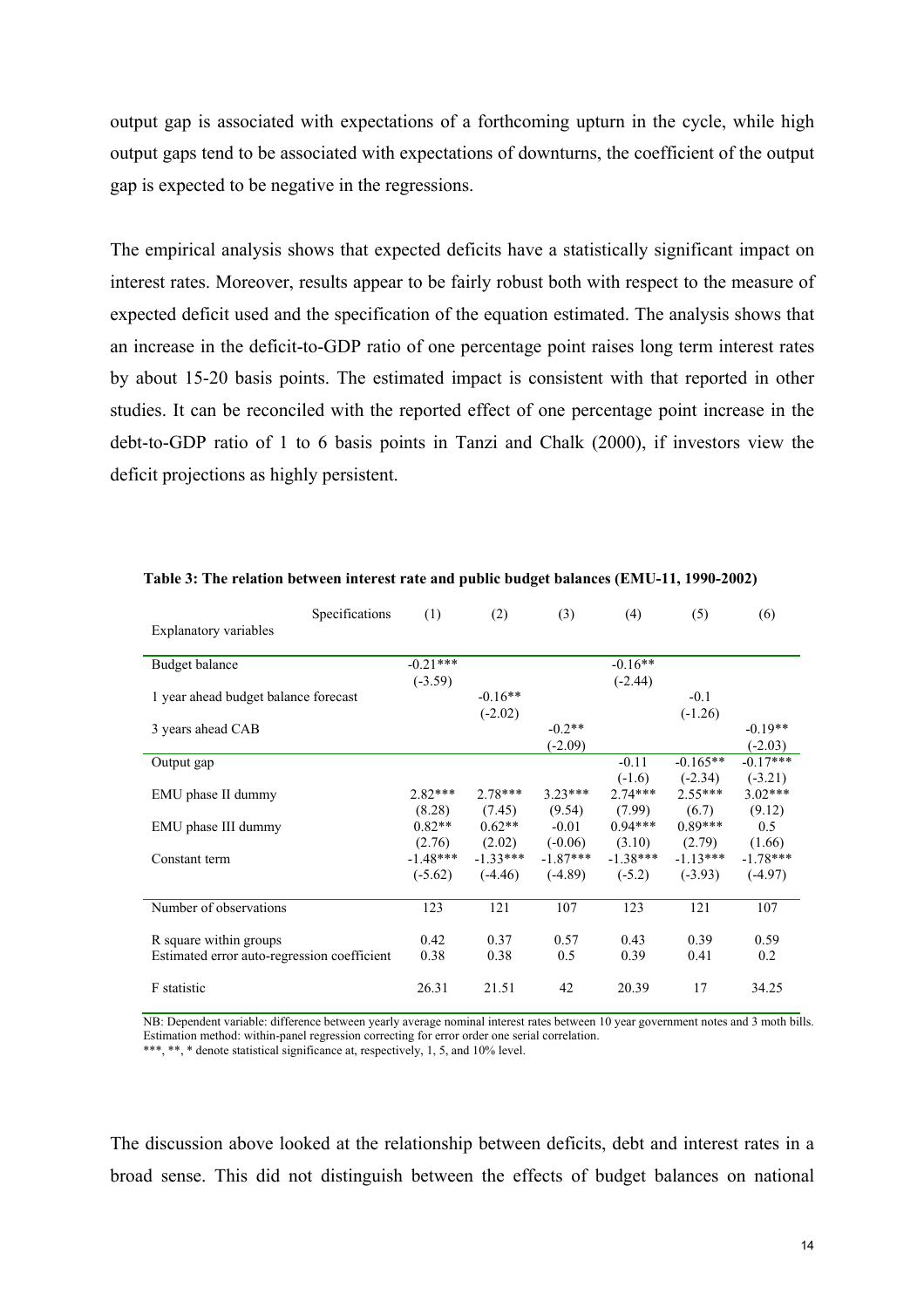savings in general and the issue of risk premia on government bonds more specifically. Another strand of the literature focuses more directly on the effect governments' fiscal positions have had on risk premia. A series of studies have attempted to estimate the impact of government debt on credit risk premia. Bayoumi, Goldstein, and Woglom (1995) analyse credit risk determinants of US municipal bonds. The measure of credit-risk used is the difference between yields on 20 year general obligation bonds of 39 US states and that of New Jersey and find that debt ratio differences have a significant, large and non-linear effect on yield spreads. A similar approach has been applied in Bernoth, Von Hagen and Schuknecht (2003) who analyse differences between bond yields on government bonds of different EU countries and comparable bonds issued by Germany in the same currency over the period 1991-2002. Their findings are that an additional GDP point of debt raises yield spreads significantly but by much less than found for the case of US municipal bonds (by a bit more than 1 basis point).<sup>11</sup> In Alesina et al. (1992) the difference between government and private sector bonds denominated in the same currency is used as a proxy of credit risk premia and employed as dependent variable in regression analysis on a panel of 12 OECD countries over the period 1974-89. The study estimates an average impact of 1.6 basis points of each additional GDP point of debt when limiting the sample to high-debt countries.<sup>12</sup> The proxy used in Alesina et al. (1992) to measure credit risk has the main limitation of not being able to control for changes in private risk. A further limitation is that differences in liquidity risk are also not taken into account. In subsequent studies this issue has been addressed by measuring as a proxy of credit risk the difference between the interest rate on government bonds and the returns on swaps (with same maturity and denominated in the same currency). Since there is no principal at risk in swap contracts, such measure permits to control for differences in private risk. Adopting such measure for credit risk, Lemmen and Goodhart (1999) estimate an impact of 1.5 basis point for each additional percentage point of the debt-to-GDP ratio in a panel of EU countries. Codogno, Favero and Missale (2003) disentangle the credit risk component from the liquidity premia component in interest rate swaps and find that debt ratios are not significant in explaining interest rate swap spreads in most EU countries, with the exception of Spain, Italy and Austria, where debt has been found to be a significant and quantitatively relevant explanatory factor.

<sup>11</sup> Balassone, Franco and Giordano (2004) also find a high and significant impact of changes in the debt/GDP ratio, and overall and primary deficits on interest rate spreads with Germany in a regression across euro area countries.

<sup>&</sup>lt;sup>12</sup> A similar result is found in Caselli, Giovannini, and Lane (1998).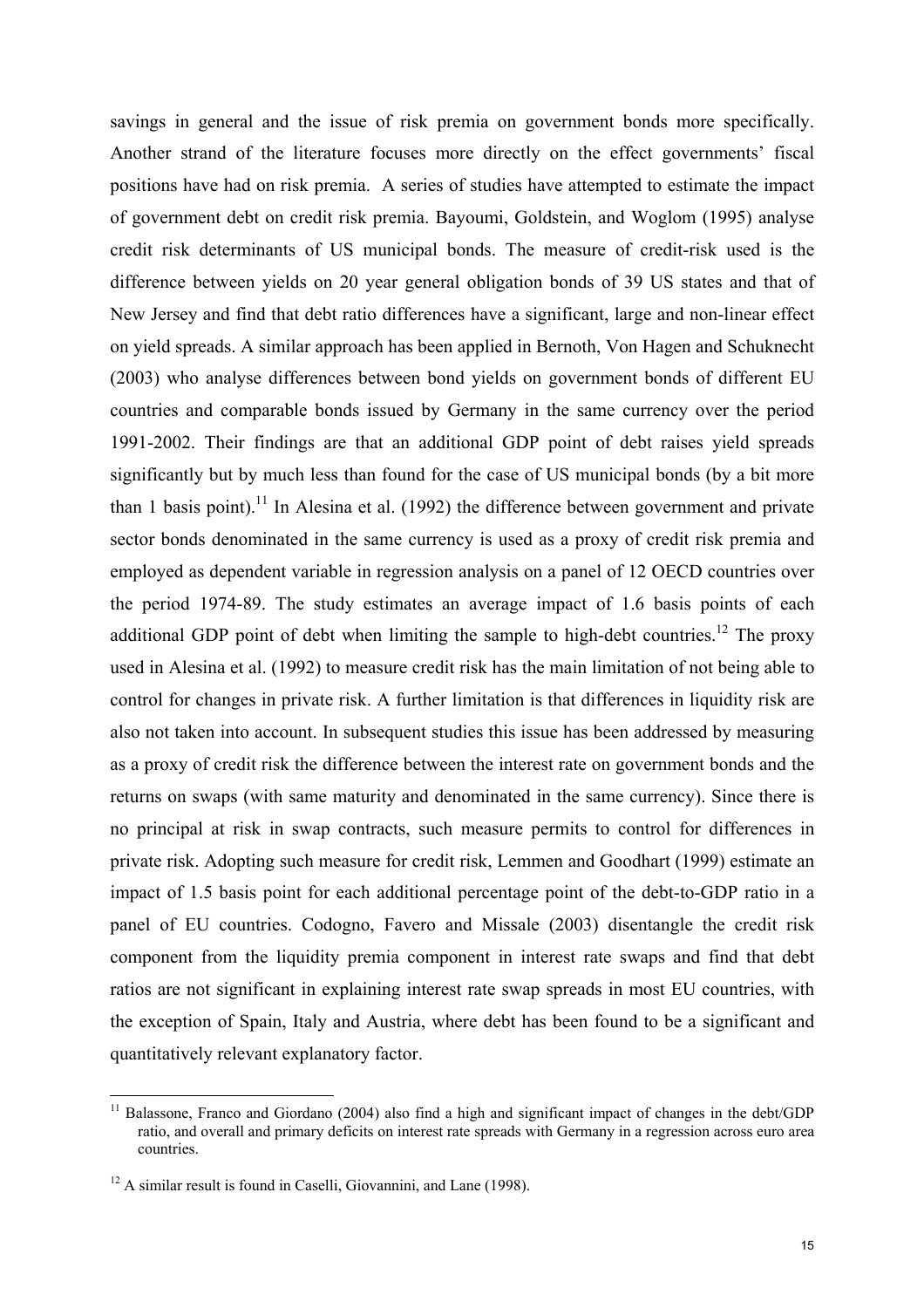#### *4.2 Counterfactual simulations with risk premia effects*

Given the strong evidence of a significant effect of governments' fiscal positions on interest rates, the counterfactual simulation described in section 3.2 is repeated here to include a risk premium effect in line with this evidence. As estimates based on (projected) deficits depend on the expected persistence of such deficits, the first scenario (reported in Table 4.a) incorporate an additional risk premium effect of 1 basis point per 1 percentage point increase in government debt, corresponding to a risk premium of 10 basis points when the debt-to-GDP ratio has increased by 10 percentage points<sup>13</sup>. This roughly corresponds to the estimates in Tanzi and Chalk (2000) for the EU in the later sample 1980-98 and is also in line with estimates found of risk premia on governments bonds. Compared to some of the other estimates found in the literature, it is however on the low side, and an alternative scenario with a risk premium of 2 basispoint for a 1 percentage point increase in the debt-to-GDP ratio is also shown (Table 4.b).

The results when risk premia are taken into account are markedly different from the scenario described in Table 2. The positive GDP effects of a fiscal expansion are now short-lived and have almost disappeared after a few years. The risk premium leads to higher interest rates and crowding out of private spending. The stimulus to private consumption is in this case about half as large, while private investment falls further below base. With a larger risk premium (Table 4.b) the increase in interest rates more or less offsets the boost the fiscal expansion gives to private consumption and spending falls back to levels around base. In this case the crowding out of private investment is much stronger and it illustrates the large effect public debt can have on capital accumulation. The exchange rate depreciates, by 1.5 and 3.5 per cent respectively, and the gains in competitiveness and lower demand in later years is associated with an improvement of the trade balance. But the increase in net exports is not enough to offset the decline in private demand and GDP falls below base in the medium run.

Hence, when effects of persistent deficits and rising debt on interest rates are taken into account, the results under a scenario of absence of fiscal discipline turn out to be only temporarily positive, but with larger adverse effects in the medium term. According to these

<sup>13</sup> Technically, in this simulation a risk premium is added to the uncovered interest parity condition in the model, which links expected exchange rate changes to interest rate differentials. The risk premium is a function of the differences in the debt-to-GDP ratio from that in the baseline.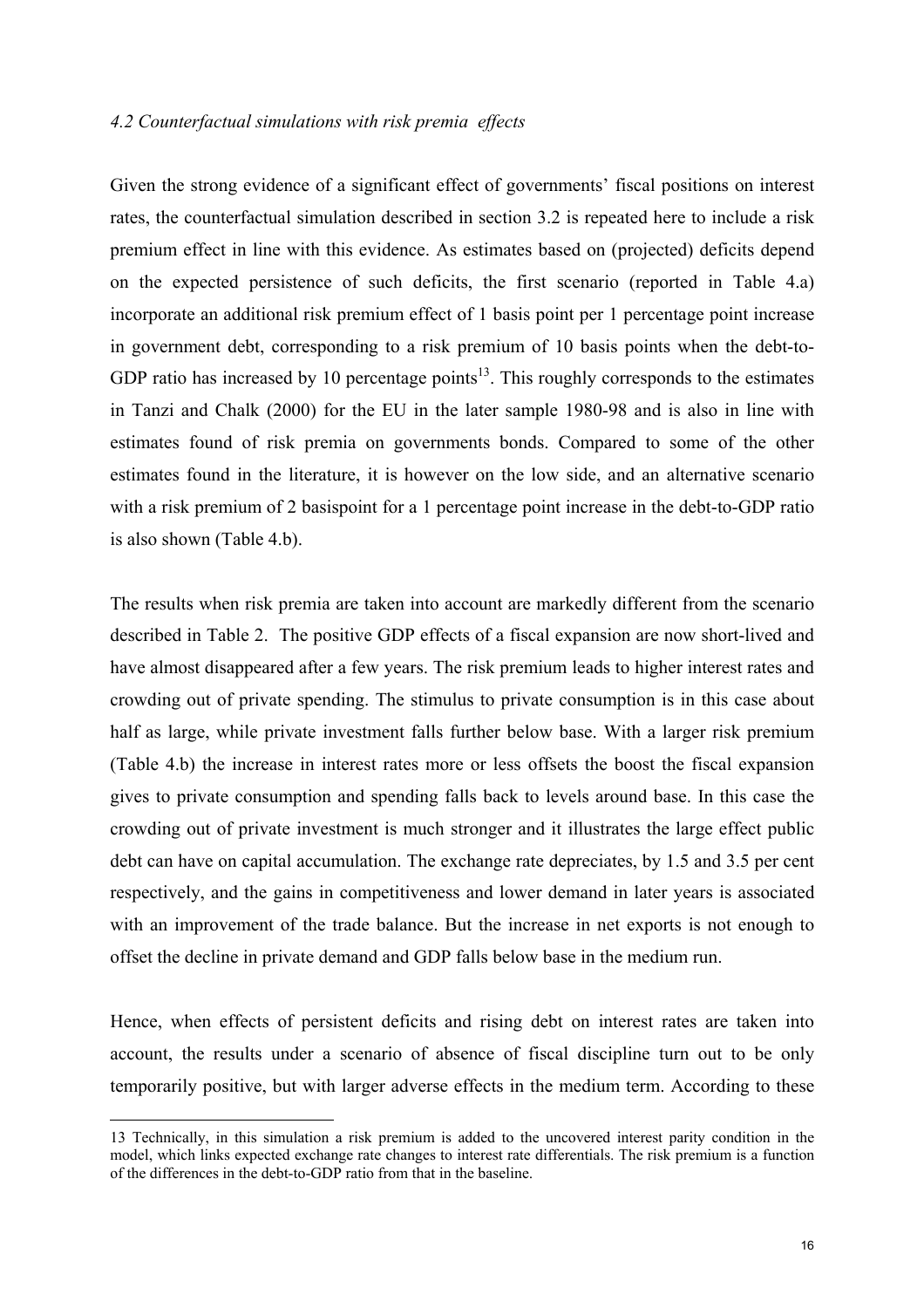simulations, the EU rules-based fiscal framework has only had a temporarily negative impact on growth in the short run, but it has helped to avoid a situation in which accumulating public debt would have crowded-out private investment and reduced potential growth in the medium and long term.

**Table 4a: Counterfactual simulation of "no fiscal discipline" with risk premium (EU-12, 10bp increase in risk premium for 10%p increase in debt/GDP)** 

| 1994    | 1995    | 1996    | 1997    | 1998    | 1999    | 2000    | 2001    | 2002    | 2003    | 2004    | 2010    |
|---------|---------|---------|---------|---------|---------|---------|---------|---------|---------|---------|---------|
| 0.20    | 0.13    | 0.09    | 0.07    | 0.04    | 0.00    | $-0.03$ | $-0.05$ | $-0.08$ | $-0.11$ | $-0.14$ | $-0.28$ |
| 0.36    | 0.11    | 0.22    | 0.22    | 0.23    | 0.24    | 0.25    | 0.27    | 0.29    | 0.30    | 0.32    | 0.38    |
| $-1.62$ | $-2.03$ | $-2.21$ | $-2.41$ | $-2.57$ | $-2.73$ | $-2.93$ | $-3.15$ | $-3.35$ | $-3.49$ | $-3.59$ | $-4.09$ |
| 0.11    | 0.10    | 0.10    | 0.11    | 0.11    | 0.12    | 0.15    | 0.17    | 0.18    | 0.19    | 0.21    | 0.20    |
| 0.13    | 0.14    | 0.16    | 0.17    | 0.18    | 0.19    | 0.20    | 0.21    | 0.21    | 0.20    | 0.17    | $-0.08$ |
| 0.06    | 0.04    | 0.04    | 0.04    | 0.05    | 0.05    | 0.06    | 0.07    | 0.07    | 0.08    | 0.08    | 0.08    |
| 1.42    | 1.53    | 1.59    | 1.65    | 1.70    | 1.74    | .79     | 1.85    | 1.91    | 1.97    | 2.04    | 2.41    |
| 0.00    | 0.10    | 0.10    | 0.13    | 0.14    | 0.15    | 0.18    | 0.18    | 0.18    | 0.19    | 0.19    | 0.16    |
| 0.92    | .00     | 1.00    | 1.01    | 0.98    | 0.96    | l.04    | 1.02    | 0.99    | 0.96    | 1.00    | 1.01    |
| 0.30    | .25     | 2.20    | 3.10    | 3.94    | 4.79    | 5.57    | 6.40    | 7.26    | 7.99    | 8.67    | 12.58   |
|         |         |         |         |         |         |         |         |         |         |         |         |

Note : differences from baseline

| Table 4b: Counterfactual simulation of "no fiscal discipline" with risk premium (EU-12, 20bp increase in |
|----------------------------------------------------------------------------------------------------------|
| risk premium for 10% p increase in debt/GDP)                                                             |

|                           | 1994    | 1995    | 1996    | 1997    | 1998    | 1999    | 2000    | 2001    | 2002    | 2003    | 2004    | 2010    |
|---------------------------|---------|---------|---------|---------|---------|---------|---------|---------|---------|---------|---------|---------|
| GDP<br>(perct. diff)      | 0.15    | 0.08    | 0.00    | $-0.04$ | $-0.09$ | $-0.17$ | $-0.17$ | $-0.20$ | $-0.24$ | $-0.29$ | $-0.33$ | $-0.47$ |
| Consumption (perct.diff)  | 0.17    | $-0.1$  | $-0.13$ | $-0.14$ | $-0.14$ | $-0.13$ | $-0.12$ | $-0.08$ | $-0.05$ | $-0.03$ | 0.00    | 0.13    |
| Investment (perct. diff)  | $-2.46$ | $-3.16$ | $-3.44$ | $-3.77$ | $-3.99$ | $-4.22$ | $-4.53$ | $-4.77$ | $-4.96$ | $-5.05$ | $-5.08$ | $-5.18$ |
| Short-term interest rate  | 0.12    | 0.10    | 0.08    | 0.12    | 0.11    | 0.13    | 0.21    | 0.24    | 0.25    | 0.27    | 0.30    | 0.30    |
| Long-term interest rate   | 0.17    | 0.18    | 0.20    | 0.23    | 0.25    | 0.27    | 0.29    | 0.30    | 0.30    | 0.30    | 0.27    | 0.00    |
| Real short-term int. rate | 0.05    | 0.04    | 0.03    | 0.05    | 0.05    | 0.05    | 0.08    | 0.10    | 0.10    | 0.11    | 0.12    | 0.12    |
| Euro-Dollar exchange rate | 3.51    | 3.59    | 3.59    | 3.59    | 3.59    | 3.54    | 3.55    | 3.58    | 3.59    | 3.60    | 3.62    | 3.59    |
| Trade balance/GDP         | 0.09    | 0.34    | 0.34    | 0.38    | 0.41    | 0.42    | 0.47    | 0.47    | 0.45    | 0.45    | 0.44    | 0.30    |
| Deficit/GDP               | 0.96    | 1.05    | 1.05    | 1.05    | 1.01    | 0.99    | 1.10    | 1.09    | 1.05    | 1.02    | 1.07    | 1.08    |
| Debt/GDP                  | 0.36    | 1.35    | 2.39    | 3.33    | 4.22    | 5.12    | 5.90    | 6.76    | 7.65    | 8.40    | 9.10    | 13.06   |
|                           |         |         |         |         |         |         |         |         |         |         |         |         |

Note : differences from baseline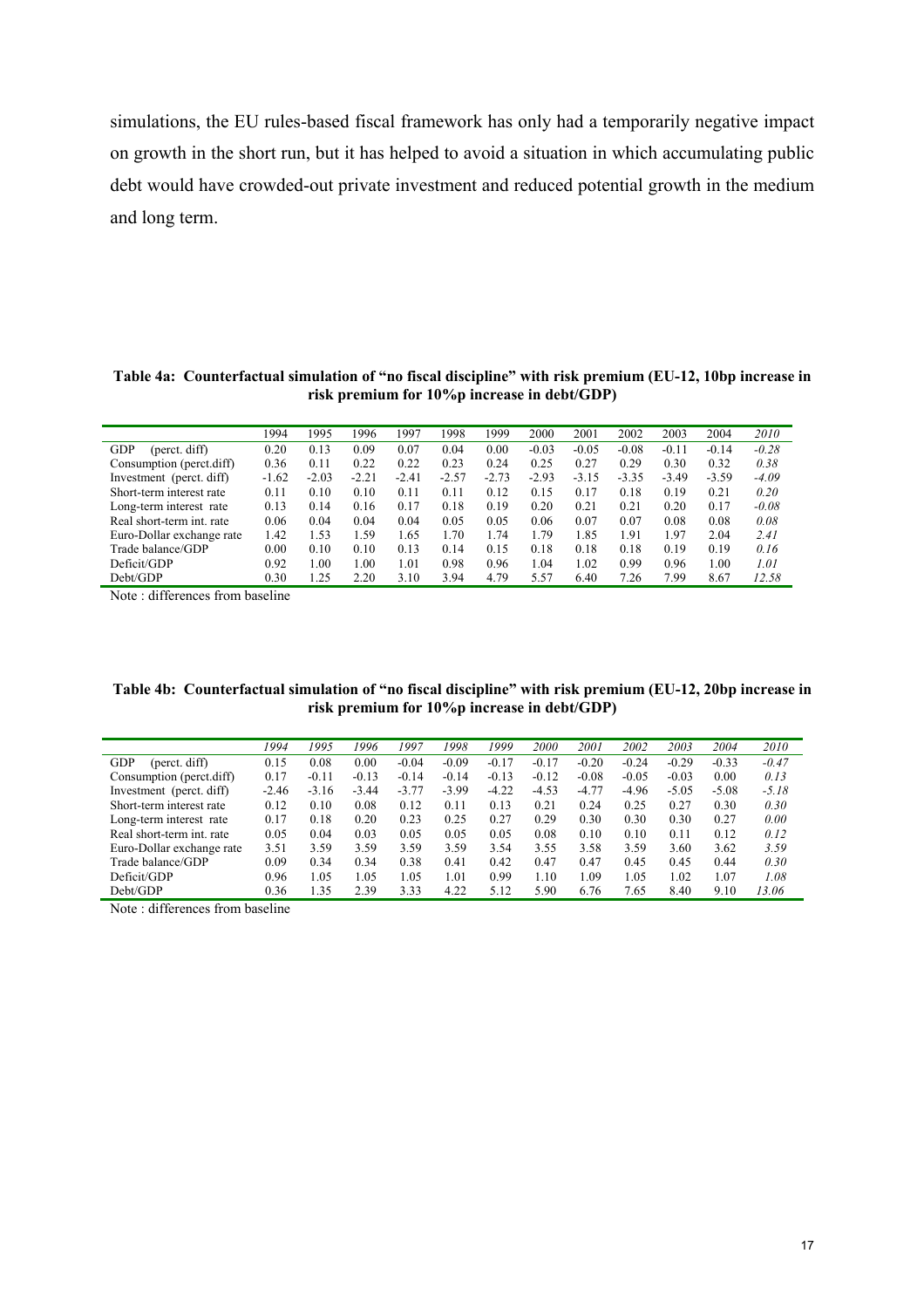#### **5. CONCLUSIONS**

It is often claimed that the discipline enforced by the Maastricht Treaty changed fiscal policy fundamentally in the mid 1990s. A comparison based on fiscal rules estimated before and after 1994 show that the changes in behaviour of the fiscal authorities were quite significant. In many countries fiscal adjustment had already commenced before 1994 but the changes observed after 1994 on average amounted to a reduction in deficits of around 0.9 per cent of GDP. In an absence-of-fiscal-discipline scenario, simulated as a counterfactual scenario here starting in 1994, this would have led to a sizeable build-up of government debt. The adverse consequences of such an increase in public debt could be significant, as studies show it can give rise to a significant increase in interest rates and lead to a consequent crowding-out of investment.

A scenario ignoring the impact of debt on risk-premia on interest rates shows the gains of nofiscal-discipline would not have exceeded half a percent of GDP and would have turned negative in the medium term. When the effects of higher public debt on interest rates are taken into account, the gains from an absence of fiscal discipline over the last decade would have been even smaller in the short run, and would have become negative already after some years. In that case, GDP would have been lower at present and, in the absence of fiscal discipline, continue to decline further. The most marked effect would have been on private investment, which would have been strongly crowded-out by higher deficits and haven fallen by 3 to 5 per cent below base.

Hence, this analysis suggests that the EU fiscal framework as provided by the Treaty and the SGP has not had long-term negative consequences, but instead has helped to avoid a situation in which accumulating public debt would have crowded-out private investment and reduced potential growth.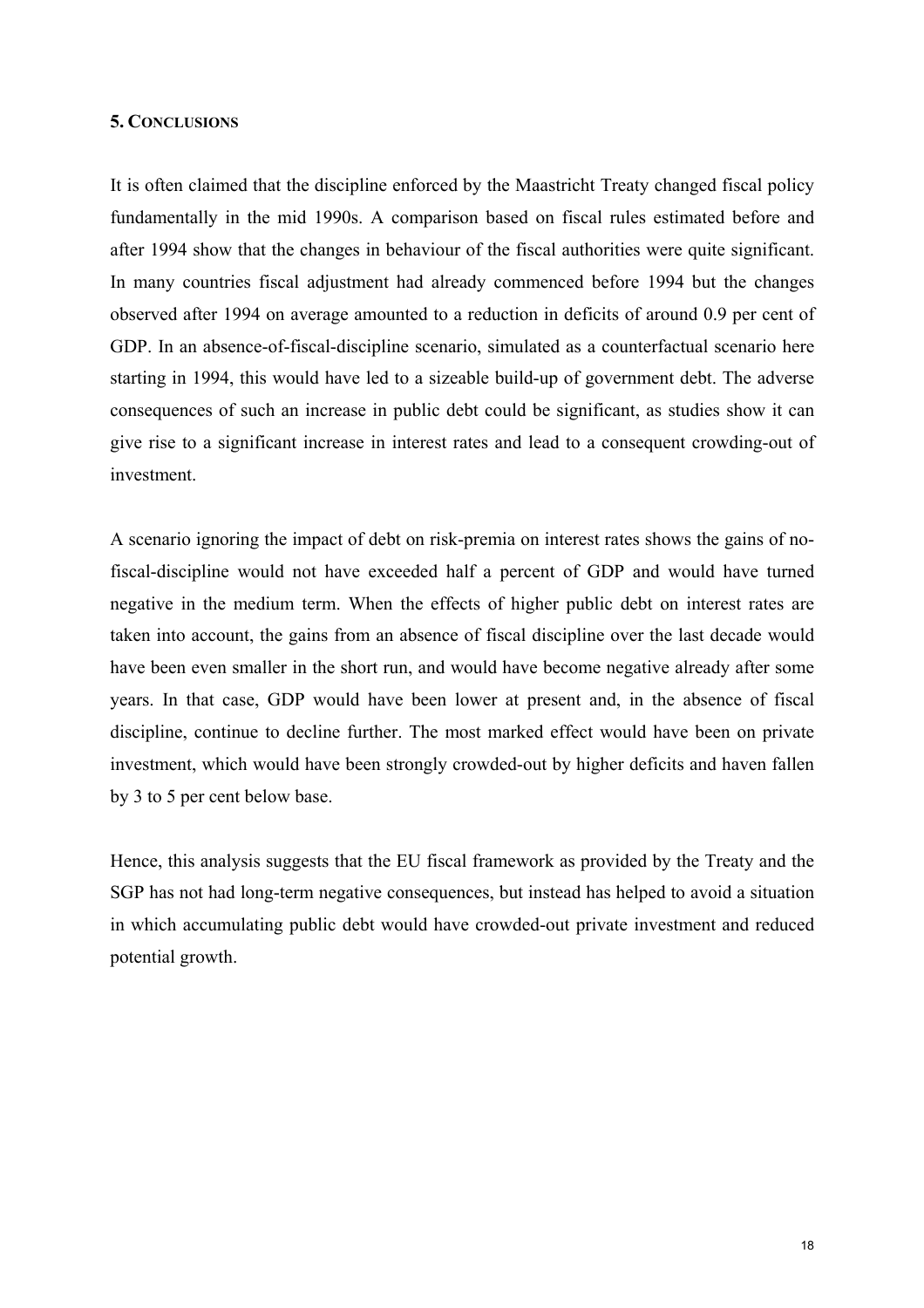### **References**

Alesina, A., M. de Broeck, A. Prati, and G. Tabellini (1992), 'Default risk on government debt in OECD countires, *Economic Policy*, 15, pp. 427-63.

Alesina, A., S. Ardagna, R. Perotti, and F. Schiantarelli, (2002), "Fiscal policy, profits, and investment", *American Economic Review*, 92, 571-89.

Ballabriga, F., and C. Martinez-Mongay (2002), 'Has EMU shifted policy?', European Commission, *Economic Paper*, 166.

Balassone, F., D. Franco and R. Giordano (2004), 'Market-induced fiscal discipline: is there a fall-back solution for the failure?', paper presented at the 2004 Banca d' Italia Public Finance Workshop, Perugia.

Bayoumi, T. A., M. Goldstein, and G. Woglom (1995), 'Do credit market discipline sovereign borrowers? Evidence from US states', *Journal of Money, Credit, and Banking*, 27, pp.1046-59.

Bernoth, K., J. Von Hagen, and L. Schuknecht (2003), 'The determinants of the yield differential in the EU government bond market', ZEI, University of Bonn, mimeo.

Canzoneri M.B., R.E. Cumby and B. Diba (2002), "Should the European central Bank and the federal reserve be concerned about fiscal policy?", in *Rethinking Stabilization Policy*, Federal Reserve Bank of Kansas City.

Caselli, F., A. Giovannini, and T. Lane (1998), 'Fiscal discipline and the cost of public debt service: Some estimates for OECD countries', *IMF Working Paper*, 55.

Codogno, L., C. Favero and A. Missale (2003), 'Emu and Government bond spreads', *Economic Policy* , October, 504-532.

Elmendorf D.W. and N.G. Mankiw (1999), "Government debt", in J.B. Taylor and M. Woodford (eds), *Handbook of Economics*, Vol. 1, Elsevier Science.

Gali J. and R. Perotti (2003), "Fiscal Policy and Monetary Integration in Europe", *Economic Policy*, vol.18, 37, pp.533-71.

Giavazzi, F. and M. Pagano, (1990), "Can severe fiscal contractions be expansionary? Tales of two small European countries", *NBER Macroeconomics Annual*, 5, 75-111.

Giudice G., A. Turrini and J. in 't Veld (2003) , "Can fiscal consolidations be expansionary in the EU? Ex-post evidence and ex-ante analysis", European Economy Economic Paper no. 195 , European Commission Directorate-General for Economic and Financial Affairs, Brussels, December 2003.

Laubach T. (2003), "New evidence on the interest rate effects of budget deficits and debt", mimeo, Board of Governors of the federal reserve System, May 2003.

Lemmen, J., and C. Goodhart (1999), 'Credit risks and European government bond markets: a panel data econometric analysis', *Eastern Economic Journal*, 25, pp. 77-107.

Roeger W. and J. in 't Veld (2002), "Some Selected Simulation Experiments with the European Commission's QUEST model", European Economy Economic Paper no. 178 , European Commission Directorate-General for Economic and Financial Affairs, Brussels, October 2002.

Tanzi V. and N. Chalk (2000), "Impact of Large Public Debt on Growth: a Discussion of Potential Channels", European Economy – Reports and Studies no 2.

Von Hagen, J., A. Hughes Hallet, and R. Strauch, (2001), "Budgetary consolidation in EMU", European Commission, Economic Papers no. 148, European Commission Directorate-General for Economic and Financial Affairs, Brussels.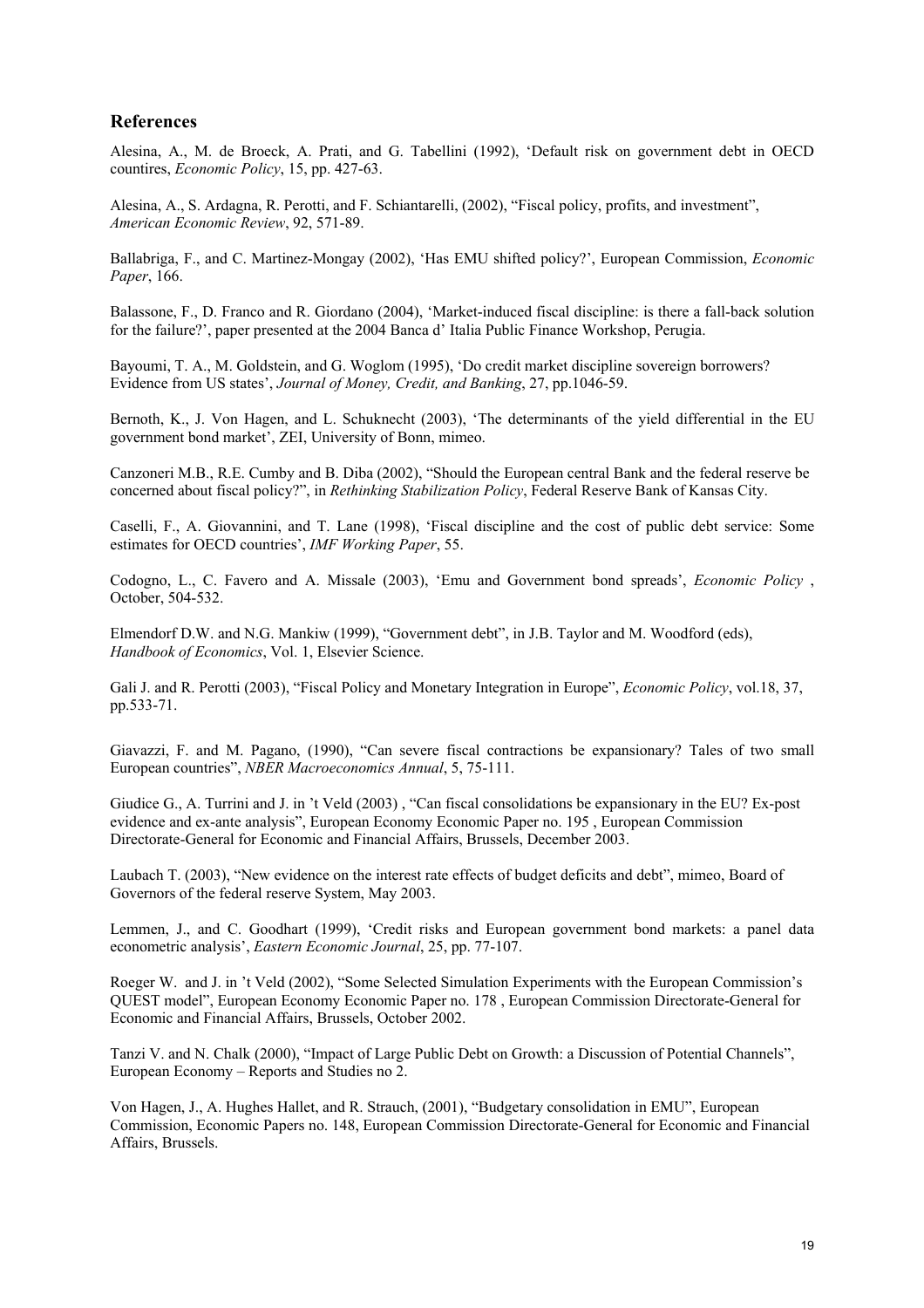



% difference from base

Note: Solid line GDP = no risk premium; Dashed line GDP1 = risk premium of 1 basis points per 1 %point increase debt; Dotted line GDP2 = risk premium of 2 basis points per 1 %point increase debt.